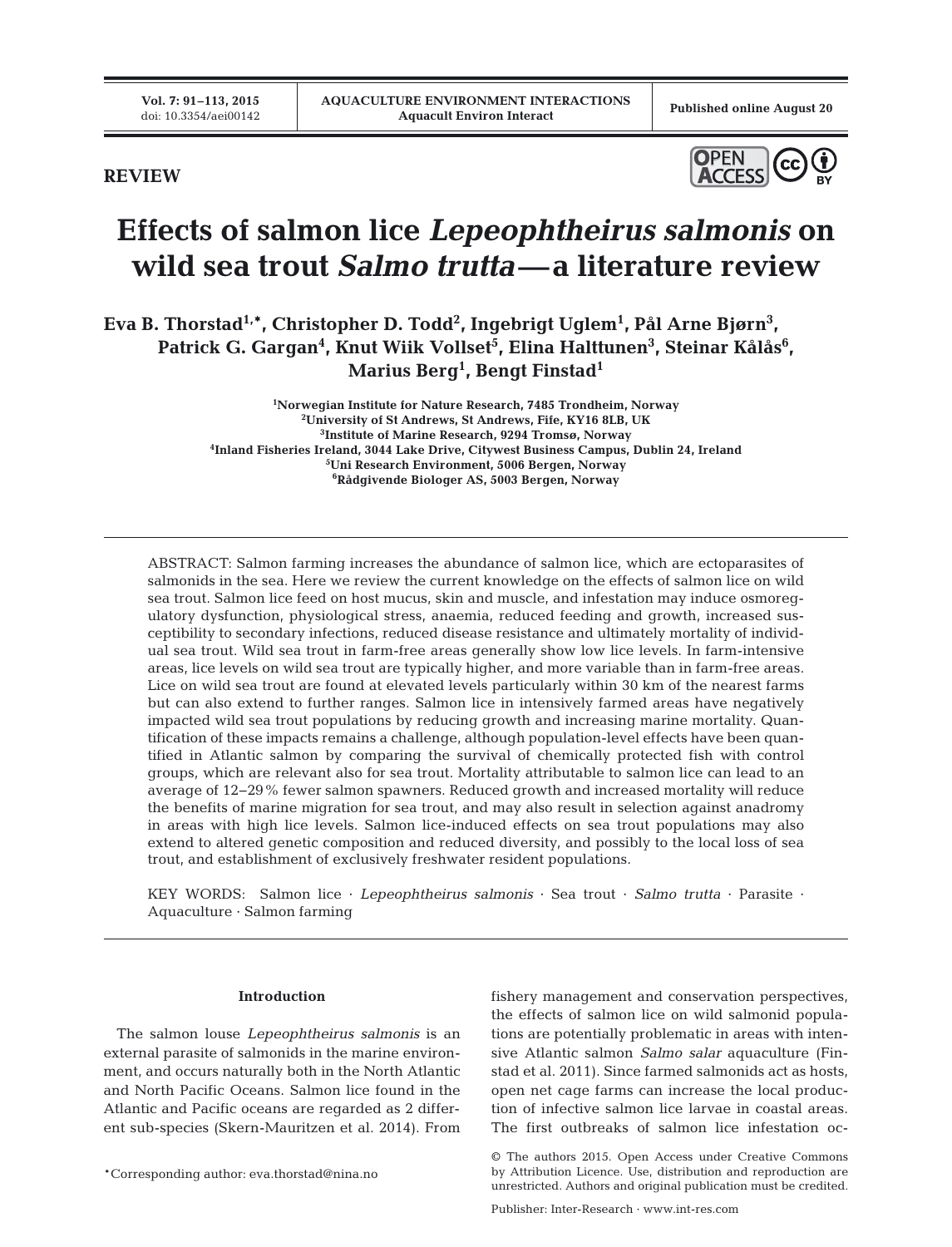curred on Norwegian Atlantic salmon farms during the 1960s, soon after cage culture began (Pike & Wadsworth 1999). Similar outbreaks occurred in Scottish Atlantic salmon farms from the mid-1970s (Pike & Wadsworth 1999). In Ireland, between 1989 and 1991, heavily salmon lice-infested wild sea trout *Salmo trutta* in poor physical condition were recorded for the first time in areas with salmon farming (Whelan 1991, Tully et al. 1993b).

Amongst salmonids, sea trout—the anadromous form of brown trout—are perhaps especially vulnerable to salmon lice infestation because most sea trout remain feeding and growing in coastal waters where salmon farms are situated during their marine migration. Since the late 1980s and early 1990s, some sea trout populations in western European countries including Norway, Scotland and Ireland have suffered severe stock declines. Such population declines have been linked to the development of open net cage salmon farming in coastal waters and resultant salmon lice infestation on local wild sea trout stocks (Tully & Whelan 1993, Gargan et al. 2003, 2006a,b, Butler & Walker 2006, Skaala et al. 2014b).

Our aim is to summarize and review existing knowledge on the effects of salmon lice on sea trout. Our review will provide researchers, the aquaculture industry, and fishery managers with a comprehensive and updated overview of documented knowledge on the effects of salmon lice on sea trout. This includes physio logical and pathological effects on individual sea trout in laboratory studies, verification of such effects from field studies, quantification of salmon lice levels in wild populations, and specifically, the impacts of salmon lice on sea trout populations. By contrast, previous reviews have largely focused on sea lice effects on salmonids in general, with particular attention given to Atlantic salmon (Pike & Wadsworth 1999, Todd 2007, Costello 2009, Finstad & Bjørn 2011, Finstad et al. 2011, Torrissen et al. 2013). Here, we aimed to provide a complementary and comparative appraisal of the literature pertaining particularly to sea trout, but with qualifying reference to relevant studies of Atlantic salmon. In this paper, we refer to 'smolt' and 'post-smolt' in relation to brown trout, unless we have specified that the reference concerns another salmonid species.

#### **The biology of** *Lepeophtheirus salmonis*

Salmon lice are marine parasitic copepods of the Family Caligidae. They are planktonic and freeliving in the sea during the first, post-hatching, larval life-stages, before they encounter and attach externally to the surface of the host fish. The life cycle of salmon lice comprises 5 phases, namely the nauplius, copepodid, chalimus, preadult and adult phases (Johnson & Albright 1991b, Pike and Wadsworth 1999) (Fig. 1). Each phase comprises 1 or 2 life stages, and the life cycle has a total of 8 life stages. The life cycle was previously divided into 10 stages, but Hamre et al. (2013) found that there are in fact only 2 chalimus stages, and not 4 as previously reported.

The first phase of the life cycle is the freeswimming, and non-feeding, planktonic nauplius phase (2 stages). Nauplius I larvae hatch from the paired egg strings carried by the adult female and are released to the water column. Following the first moult to nauplius II, the larva then moults to the copepodid phase (comprising a single stage) in which it remains free-swimming and non-feeding. This is the infective stage when the salmon louse must find a host fish to survive. Once the copepodid has attached to a host fish, it moults to the chalimus phase (2 stages). The sessile chalimus remains attached to the fish by a frontal filament and feeding is restricted to the host skin around the attachment point. This phase is followed by the immature preadult phase (2 stages) and finally the adult phase (one stage). The louse becomes mobile from the first preadult moult onwards and can move over the body surface of the host fish. Preadults and adults can swim in the water column for short periods and perhaps successfully infest other fish. Attached copepodids, chalimus, pre adults and adults use rasping mouthparts to feed on host mucus, skin and underlying tissue including blood (Brandal et al. 1976, Costello 2006).

The planktonic stages may last 1−2 mo (Heuch et al. 2005). In areas with strong currents, the freeswimming and infective stages may be widely dispersed from the release source (perhaps up to 100 km or more) (Asplin et al. 2011, 2014). The development rate is temperature-dependent (Wootten et al. 1982, Johnson & Albright 1991a, Stien et al. 2005), and salmon lice can develop into the infectious copepodid stage even during the colder winter months (Boxaspen 2006). Salmon lice are generally absent from sites of low salinity, but various life stages of salmon lice have different salinity tolerances, and this varies with water temperature (Johnson & Albright 1991a, Pike and Wadsworth 1999, Bricknell et al. 2006). In the laboratory at 12°C, copepodids would not develop at salinity lower than 30 (Johnson & Albright 1991a). Copepodids transferred to low salinity water, survived for less than 1 d in waters of salinity 10 or less, and between 2−8 d at salinities of 15−30. Salmon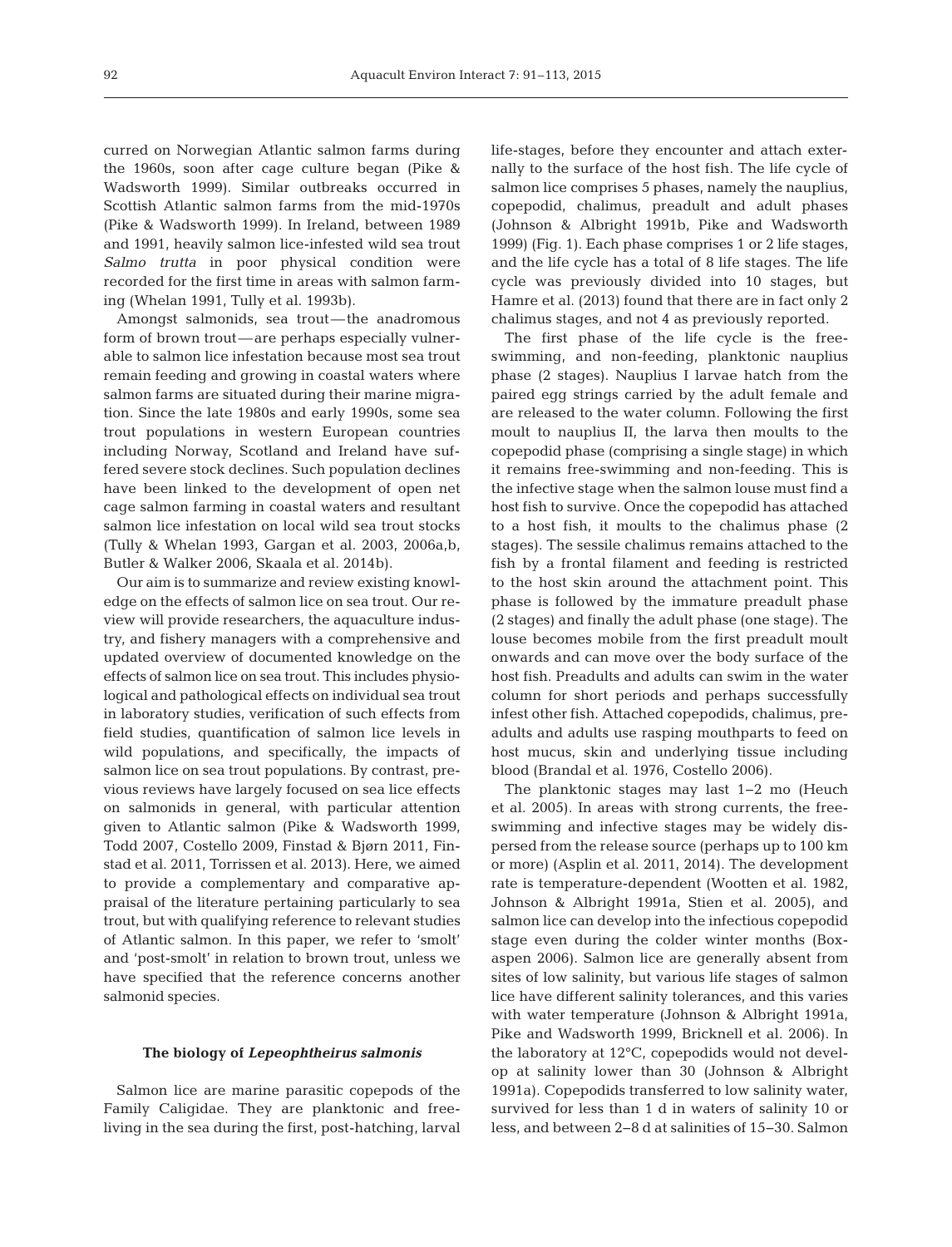

Fig. 1. The 5 phases of the salmon louse life cycle. Each phase comprises 1 or 2 life stages. The different phases are not shown scaled to size. Nauplius typically are of length ~0.5–0.6 mm, copepodids 0.7 mm, chalimi 1.1–2.3 mm, preadults 3.4–5.2 mm and adults 5–6 mm (males) and 8–12 mm (females). Graphic design: Kari Sivertsen, NINA

lice are shed by the host fish within a few days or weeks of fish re-entering freshwater (McLean et al. 1990, Finstad et al. 1995).

Parasitologists conventionally apply 3 distinct terms to define the frequency and abundance of lice on wild salmonids (Bush et al. 1997). 'Prevalence' is de fined as the proportion, or percentage, of infested hosts in a sample. 'Abundance' refers to the mean number of parasites per host sampled, and 'intensity' is the mean number of parasites per infested host.

# **Effects of salmon lice on individual sea trout in laboratory studies**

## Mechanical damage of fish skin and tissue

In laboratory studies, copepodids tend to show an attachment preference for gills and fins, and especially the dorsal fin. Attachment to the gills may be a laboratory artefact (Wagner et al. 2008). Whilst the attached copepodid typically does not cause visible tissue damage at initial attachment, the damage to host tissues caused by the (sessile) chalimus stages can be visibly obvious but is usually relatively minor, except in dorsal fin areas where damage may be severe for heavily infested fish (Bjørn & Finstad 1998, Dawson 1998, Dawson et al. 1997, 1998, Wells et al. 2006, 2007). The most severe tissue damage arises from the feeding of the mobile preadult and adult stages and may cause mortality for heavily infested fish (Bjørn & Finstad 1998, Dawson 1998, Dawson et al. 1998, Wells et al. 2006, 2007).

# Osmoregulatory problems and physiological stress responses

Anadromous fishes such as sea trout experience a physiologically challenging environmental shift when migrating from freshwater to seawater. In seawater, water is lost from the fish by osmosis, whereas salts tend to be gained. The fish would gradually become dehydrated if it did not compensate, which most fishes, including sea trout, achieve by drinking seawater and actively excreting the excess salts through the gills and kidneys (Evans 1979, Marshall & Grosell 2006).

The mechanical damage of the skin, mucus surfaces and dermal tissue caused by salmon lice im pairs the barrier between the fish body and seawater, and results in increased leakage of water from the fish and thereby an osmotic and ionic imbalance (Bjørn & Finstad 1997). Reduced haematocrit (volume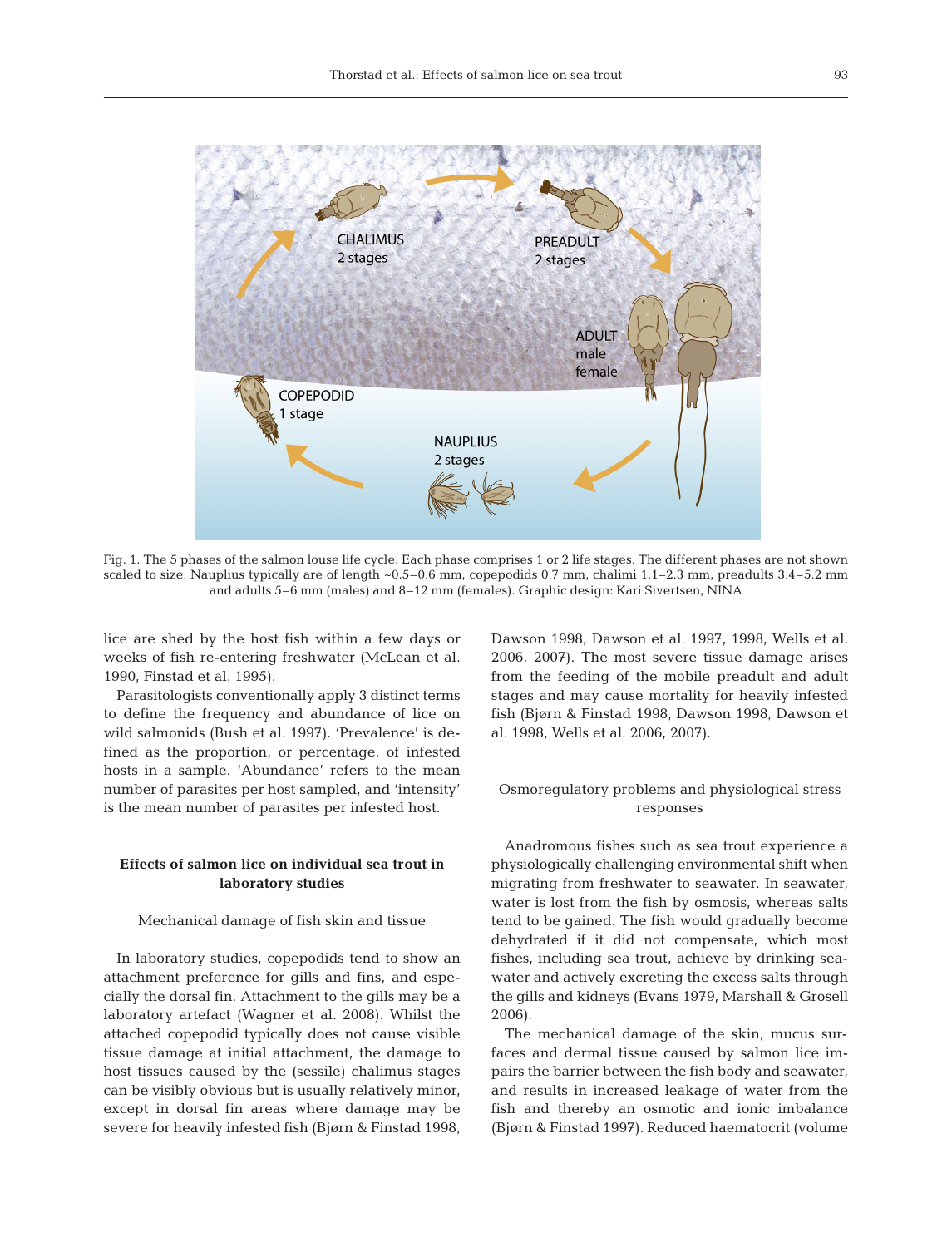percentage of red blood cells in blood) observed in infested and moribund fish (Bjørn & Finstad 1997, Wells et al. 2006) may be attributable to leakage of blood components (bleeding) due to mechanical damage of skin and tissue, possibly in combination with erythrocyte (red blood cell) shrinkage (dehydration) (Bjørn & Finstad 1997).

Salmon lice have been shown to induce primary, secondary and tertiary stress responses (Pickering 1981, Wendelaar Bonga 1997) in sea trout (Bjørn & Finstad 1998, Dawson et al. 1998, Wells et al. 2006, 2007). Salmon lice-infested sea trout typically show higher levels of plasma cortisol compared to uninfested control fish both in the early days postexposure, and when the lice are at the attached chalimus developmental stages (Bjørn & Finstad 1997, Wells et al. 2006, 2007). Hence, either of the 2 attached chalimus stages, but particularly the mobile preadult and adult life stages, can cause a stress reaction in the fish as indicated by increased plasma cortisol levels.

Increased plasma chloride levels are indicative of osmoregulatory disturbance and have been observed by the time that the second chalimus stage has developed, with a more severe effect emanating from increasing chalimus densities (Bjørn & Finstad 1997). Hence, the second chalimus stage can cause minor osmoregulatory disturbance in heavily infested sea trout. Severe osmoregulatory problems, as indicated by highly elevated plasma chloride levels and increased plasma osmolality, have been demonstrated when the salmon lice develop to the preadult and adult stages and the lice become mobile (Bjørn & Finstad 1997, Dawson et al. 1998, Wells et al. 2006, 2007). Plasma chloride levels increased with increasing densities of preadult and adult lice, confirming that heavily infested fish were most affected, and moribund fish suffered from a complete osmoregulatory breakdown (Bjørn & Finstad 1997).

The osmoregulatory disturbance indicated by increased plasma chloride levels may be associated both with mechanical damage of the host skin and dermal tissues and with secondary stress responses on osmoregulation. Primary stress responses, such as release of catecholamines and cortisol, may cause structural changes in the gill tissues themselves. Osmoregulatory disturbance may therefore arise as a secondary response from such stress-mediated structural changes (Wendelaar Bonga 1997, Wells et al. 2007).

Given the energy demands related to stress re sponses, increases in metabolic rate can occur as a secondary stress response to acute and chronic stress. Thus, elevated plasma glucosis (hyperglycaemia), decrease in liver glycogen, and elevated plasma lactate have all been used as stress indicators in fish (reviewed in Wells et al. 2006, 2007). These measures can be further influenced by the metabolic status and feeding history of the host fish. When preadult and adult stages of salmon lice had developed on infested experimental fish, lice-induced elevation of plasma glucosis and plasma lactate (Wells et al. 2006, 2007), as well as depressed liver glycogen (Wells et al. 2007), were recorded.

## Growth, behaviour and disease resistance

Salmon lice-infested sea trout have shown a reduced body mass and condition factor compared to control fish (Bjørn & Finstad 1997, Dawson et al. 1998), which may be due to adverse stress responses and dehydration (Pickering 1981, Bjørn & Finstad 1997, Wendelaar Bonga 1997, Wagner et al. 2008). Reduced feeding activity in salmon lice-infested fish has also been recorded, typically after the salmon lice had moulted to the preadult and adult stages (Dawson et al. 1998, Wells et al. 2006, 2007). However, in one study (Wells et al. 2006), this was noted within only 10 d of initial exposure and prior to the development of mobile salmon lice.

Salmon lice may also affect behavioural traits other than feeding. Wells et al. (2006, 2007) and Birkeland & Jakobsen (1997) noted that during the first 2−3 d of the infestation with copepodids, sea trout showed a distinct 'flashing' behaviour (lateral turning) or in creasing leaping activity in experimental tanks. This behaviour ceased after 7 d, but was subsequently observed again when the salmon lice had reached the mobile stages. Such behaviour has also been described previously as a general response to sea lice infestation (Wootten et al. 1982).

Reduced disease resistance as a consequence of salmon lice infestations in sea trout has not been extensively studied. However, both the mechanical damage to the skin and the primary and secondary stress responses are indicative of a compromised immune system and thereby an increased risk of secondary infection. Bacterial or fungal infections of previously infested fish were recorded when fish were transferred from seawater to freshwater in the laboratory (Wells et al. 2007). Moreover, Bjørn & Finstad (1997) found a reduced lymphocyte-leukocyte ratio, indicative for reduced disease resistance.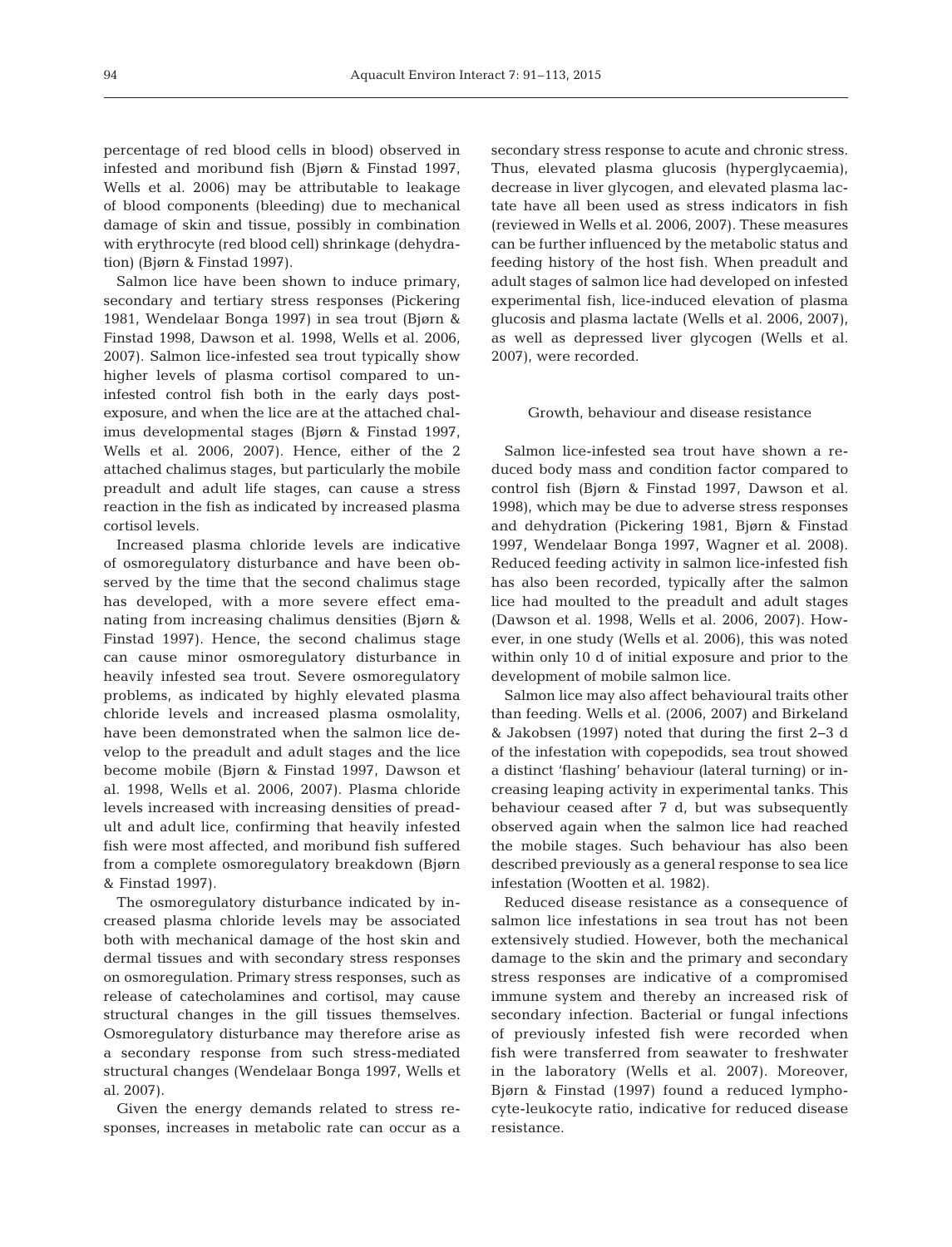# Effects related to timing of seawater transfer and fish origin

Physiological effects, reduced feeding and skin damage caused by salmon lice have all been shown to be more severe for fish infested 2 wk after transfer from freshwater to seawater compared to those infested 6 wk after transfer (Dawson et al. 1998). This indicates that salmon lice may be more detrimental for sea trout smolts shortly after entry to seawater than when they have resided there for several weeks, possibly because physiological acclimation is itself a stressful process, and a simultaneous challenge from salmon lice infestation may constitute an additional stressor. Hatchery-reared Atlantic salmon and sea trout smolts may differ from wild fish in many traits and characteristics (Finstad & Jonsson 2001, Wells et al. 2006, 2007), and therefore experimental results from salmon lice exposure of hatchery-reared smolts may not always be representative of wild smolts. However, results from studies of salmon lice effects on wild and hatchery-reared sea trout smolts, and from those of seawater-adapted or newly transferred post-smolts, have been shown to be both comparable and similar (Bjørn & Finstad 1997, 1998, Dawson et al. 1998, Wells et al. 2006, 2007).

## Mortality

Salmon lice-induced mortality of hatchery-reared (Bjørn & Finstad 1997, 1998) and wild (Wells et al. 2006, 2007) sea trout post-smolts was observed to commence within 10−20 d of exposure, by which time the salmon lice had reached the mobile preadult and adult life stages. Mortalities in these studies ranged between 25−46% for the infested fish (Bjørn & Finstad 1997, 1998, Wells et al. 2007). Wells et al. (2006) did not record final mortalities in their experiment, because they decided to euthanise the most heavily infested fish for animal welfare reasons. Salmon lice development rates are known to increase with increasing water temperatures (Wootten et al. 1982, Johnson & Albright 1991a, Stien et al. 2005), and fish mortality occurs earlier with increasing temperatures (Bjørn & Finstad 1998, Wells et al. 2006, 2007).

#### Critical threshold values for detrimental effects

Bjørn & Finstad (1997) showed that for hatcheryreared sea trout with an average mass of 91 g, the most heavily infested fish died as a result of infestation. The relative density of parasites found on moribund fish indicated that >1.0 lice per gram of fish body mass, or 50 preadult and adult lice per fish, may cause mortality in small (60 g) sea trout post-smolts. Given an average lice survival of 63%, a lethal relative density of approximately 1.6 chalimus per gram of fish mass, or >90 larvae for a small sea trout postsmolt (60 g), was suggested as a critical level (Bjørn & Finstad 1997, Finstad & Bjørn 2011). Furthermore, Wells et al. (2006) concluded that 12−13 preadult and adult (i.e. 'mobile') salmon lice per fish was a critical intensity which elicited sublethal stress responses in wild post-smolt sea trout (body mass range = 19−70 g). Hence, it has been suggested that a simple, conservative and precautionary approach to manage and protect wild sea trout populations would be to adopt a critical level of 10 mobile lice per fish for sea trout during their first year at sea (Finstad & Bjørn 2011, Finstad et al. 2011).

Recently, a classification system has been suggested for the expected salmon lice-induced mortality of first-time migrant sea trout based on existing knowledge (Taranger et al. 2015). This system predicts no additional mortality risk for sea trout with <0.1 lice per gram of fish body mass, 20% extra mortality for sea trout carrying  $0.1-0.2$  lice  $g^{-1}$ , 50% for sea trout with 0.2−0.3 lice g−1 and 100% mortality for sea trout with >0.3 lice  $g^{-1}$ . Studies on the effects of salmon lice on larger, veteran migrants and maturing sea trout are lacking, but a complementary study of Arctic char *Salvelinus alpinus* L. (Tveiten et al. 2010) suggested that the effects of salmon lice on maturing fish may be more severe than for first-time migrants. Based on that study, Taranger et al. (2015) assumed for veteran migrant and maturing sea trout no additional mortality risk for sea trout with <0.025 lice  $g^{-1}$ body mass, 20% extra mortality for sea trout with 0.025−0.05 lice g−1, 50% for sea trout with 0.05−0.10 lice g<sup>-1</sup>, 75% for sea trout with 0.10–0.15 lice g<sup>-1</sup> and 100% mortality for sea trout with >0.15 lice  $q^{-1}$ .

The foregoing threshold level predictions are based on effects in relatively short-term laboratory experiments. Values should therefore perhaps be considered indicative, and not absolute, and require further verification and validation, especially if the objective is to determine critical parasite burdens to guide conservation and management criteria. For example, density dependent mortality of salmon lice developing on a fish may affect estimates of threshold values, and the assumption of a simple linear re lationship between lice numbers and lice mortality may not be correct. In addition, fish mortality in the natural environment may be higher than that seen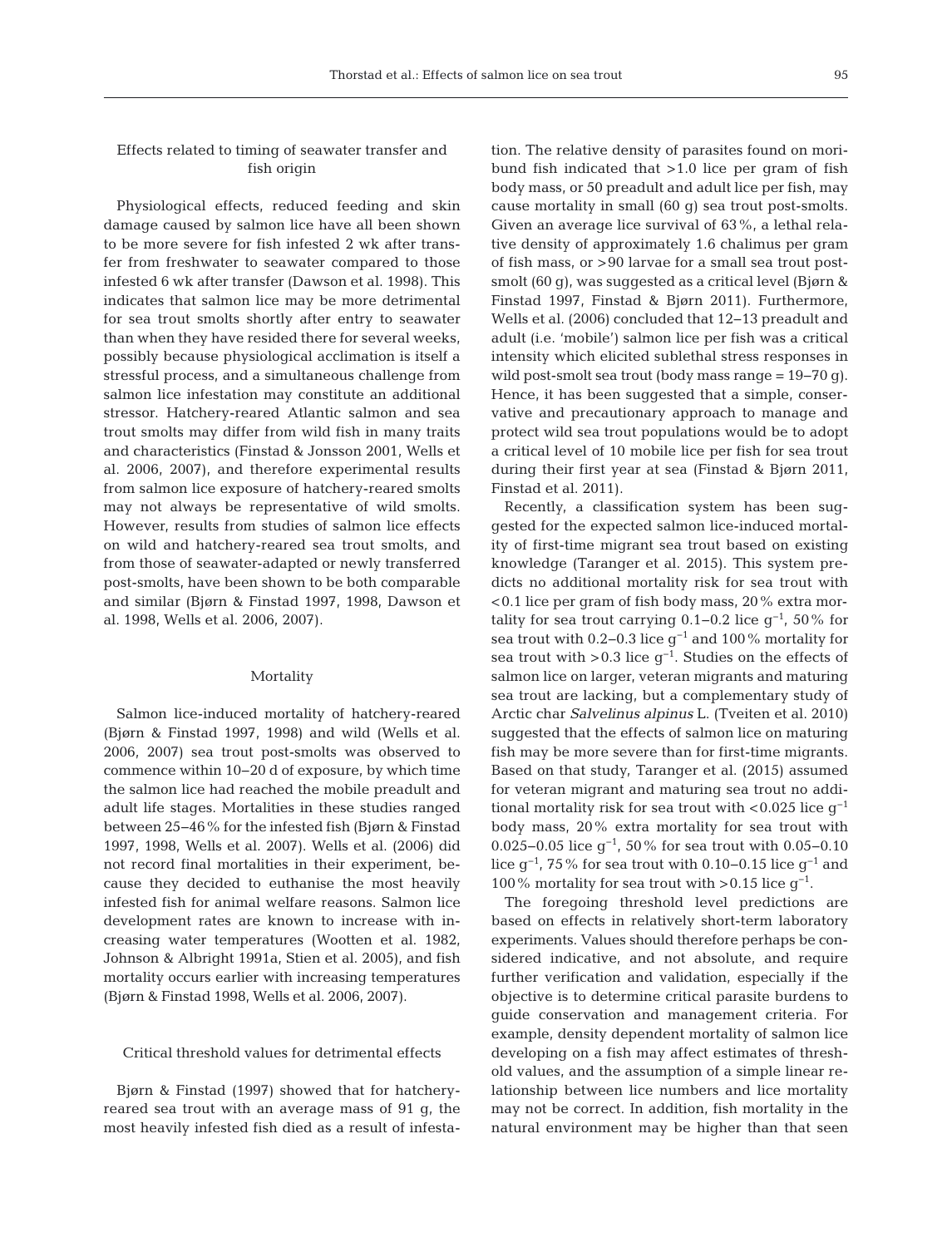in laboratory studies as a consequence of additive effects. The effects of salmon lice have, for example, been shown to be more severe for Atlantic salmon post-smolts impaired also by other influences such as suboptimal water quality (Finstad et al. 2007). Furthermore, compromised fish in the natural environment may experience an elevated mortality risk from predators (Thorstad et al. 2012). A reduced or compromised immune system (Bjørn & Finstad 1997) may incur additional mortality over a longer term, and yet other environmental effects may also exacerbate the effects of salmon lice and the critical threshold levels.

# **Effects of salmon lice on individual sea trout in field studies**

## Mechanical damage of fish skin and tissue

Field studies are important to verify the extent to which laboratory studies are representative of wild fish in natural systems. Similar to results from laboratory studies, fin erosion and haemorrhage at the base of the dorsal fin have been frequently recorded in wild-captured sea trout with heavy burdens of chalimus (McVicar et al. 1993, Dawson 1998, MacKenzie et al. 1998, Skaala et al. 2014a). The patterns reported from laboratory studies, with attachment of chalimi primarily to the dorsal fin and mobile stages present along the dorsal or more anterior body regions, are confirmed from numerous field studies (Tully et al. 1993a,b, Dawson 1998, MacKenzie et al. 1998, Marshall 2003, Urquhart et al. 2008). Cranial lesions and grazing marks on the gill opercula, and along the ventral body surfaces have also been described (McVicar et al. 1993, Tully et al. 1993b).

# Osmoregulatory problems and physiological stress responses

Primaryand secondary physiological stress responses to salmon lice infestation, as exemplified by elevated plasma cortisol, plasma chloride and blood glucose levels, have been documented in wild-captured sea trout, and the elevated cortisol levels were similar to those found in laboratory studies (Poole et al. 2000, Bjørn et al. 2001). Bjørn et al. (2001) concluded that the osmotic imbalance and need for mobilisation of energy stores may have been the result of the integrated stress response attributable to the infestation rather than a result of the mechanical damage caused by the salmon lice. This deduction was based on the observation that chalimus was the predominant life stage, and that only limited skin erosion was observed. Fish body sizes in these studies were <150 g body mass (Bjørn et al. 2001), or an average body length of 18 cm (Poole et al. 2000). For slightly larger fish carrying mobile salmon lice (mean fork length =  $23$  cm, body mass =  $126$  g), blood plasma showed a reduction in total protein, serum albumin, and cholesterol compared with sea trout lacking salmon lice or those with copepodids or chalimus stages only (Dawson 1998). Furthermore, plasma glucosis levels increased with lice numbers when all life-stages of salmon lice were pooled (Dawson 1998). The highest estimated cortisol levels in wildcaptured sea trout occurred during the period when post-smolts had only recently entered the sea, affirming that post-smolts may be more vulnerable to salmon lice when physiologically adapting to seawater (Poole et al. 2000).

In a controlled experiment, downstream-migrating sea trout smolts were captured in freshwater and held in tanks; 1 group of fish was exposed to seawater (and thereby the natural concentration of lice larvae), whereas an unexposed control group was held in filtered seawater from which salmon lice larvae had been removed (Birkeland & Jakobsen 1997). Salmon lice-induced mortality commenced 11 d after exposure to unfiltered seawater, by which time some lice had developed to the preadult stage (water temperature = 17−20°C, mean abundance and intensity of salmon lice per fish = 59). Fish in the exposed group showed severe os motic problems by this stage, with elevated plasma chloride levels and lower plasma total protein and albumin levels.

The direct observation of mortality is difficult to achieve for free-ranging individual fish in marine waters. Tully & Whelan (1993), Tully et al. (1993a,b) and Birkeland (1996) all reported direct observations of dead and moribund sea trout in estuaries linked to salmon lice infestations. However, fish in the marine environment may die from multiple causes, such as predation, before they may be lost as a direct result of a pathological disease or parasite infestation (Thorstad et al. 2013). Sea louseinfested hatchery-reared sea trout and Atlantic salmon smolts equipped with acoustic transmitters did not show increased mortality during fjord migration compared with uninfected control groups (Sivertsgård et al. 2007). However, the study extended only over a short time period, and during which period the salmon lice could develop only to the chalimus stage of the life cycle.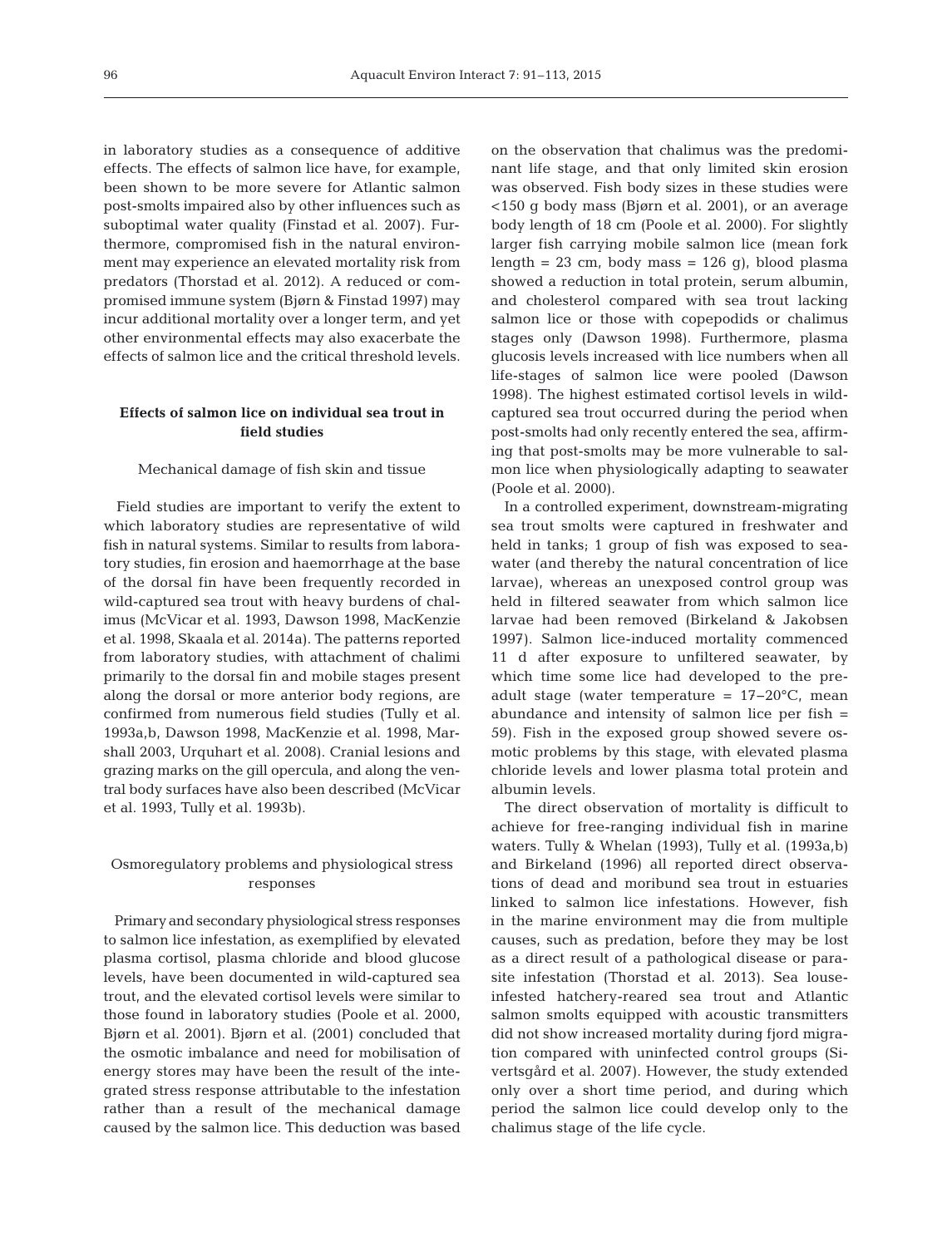## Growth

Growth patterns of sea trout in freshwater and seawater are generally complex and influenced by a number of environmental factors and characteristics of the fish. Selective salmon lice-induced mortality may mask other potential effects on sea trout growth. It is especially difficult to isolate the effects of salmon lice on fish growth from other possible effects in field studies, because multiple factors may change either independently or in concert over the observational period.

Notwithstanding this caveat, Fjørtoft et al. (2014) compared growth of sea trout from a river in western Norway during 1976−1982, in the absence of local salmon farming, and between 2000−2007 whilst farming was active, based on scale analyses. They demonstrated that fish growth was slower during both their first and second summers at sea during the observational period that salmon farming was active, but there was no difference in growth rate of the same individuals whilst resident in freshwater. The growth reduction after the first summer in the sea corresponded to a body mass reduction of 20−40%.

A gradual decrease in marine growth rates was also detected from scale analyses of sea trout from a Scottish river adjacent to salmon farms (data from 1980 to 1989−1990, 1992−1993, and 1997−2001) (Butler & Walker 2006). Thus, from 1980 to the period 1997−2001, maximum sea age was reduced from 11 to 5 yr. When comparing scale samples from 1926 and 1980, the sea age and marine growth rates did not differ markedly. Butler & Walker (2006) concluded that the decline in growth after 1980 was at least partly caused by salmon lice epizootics emanating from the fish farms established 4 and 7 km from the river mouth in 1987.

For the Burrishoole sea trout stock in Ireland, ratios of sea growth to freshwater growth showed no discernible trend until 1990, after which this ratio showed a marked decrease over the period 1990−1992 (Poole et al. 1996). A significant reduction in marine growth was most likely linked to premature return to freshwater of salmon lice-infested fish (Poole et al. 1996).

## Behaviour and migration patterns—premature return to freshwater

Premature return to freshwater of sea trout carrying large numbers of salmon lice has repeatedly been recorded, and has been interpreted as an adaptive behavioural response to salmon lice-induced osmoregulatory dysfunction (Birkeland 1996, Birkeland & Jakobsen 1997, Bjørn et al. 2001, Wells et al. 2007). The return to freshwater may enable the infested sea trout to regain its osmotic balance and survive, because salmon lice have a low tolerance to hyposaline or freshwater conditions (Birkeland 1996). It should be noted that these impacts extended beyond those induced by the chalimus and mobile stages of salmon lice, because high levels of copepodids alone also caused premature freshwater return of sea trout (Birkeland & Jakobsen 1997). Birkeland (1996) concluded that the recorded high salmon lice levels indicated that the post-smolts that returned to freshwater would not have survived had they remained at sea.

The first reports of post-smolt sea trout returning to freshwater prematurely in poor physical condition and with heavy salmon lice infestations, within only a few weeks of their seaward migration, date from the late 1980s and early 1990s in Ireland (Whelan 1991, Tully & Whelan 1993, Tully et al. 1993a,b). Subsequent studies from Ireland, Norway and Scotland have reported similar observations (Birkeland 1996, Birkeland & Jakobsen 1997, Gargan 2000, Bjørn et al. 2001, Butler & Walker 2006, Hatton-Ellis et al. 2006, Pert et al. 2009, Gjelland et al. 2014). It was apparent from relatively early studies that premature return to freshwater may occur as soon as within the first few days, or the first 1−2 wk, at sea (Birkeland & Jakobsen 1997, Bjørn et al. 2001).

The timing of freshwater return was monitored by operating a fish trap in a Norwegian river (Birkeland 1996, Birkeland & Jakobsen 1997). Nearly half (41%) of prematurely returning post-smolts migrated to sea again that same summer, with a median freshwater residency of 38 d following their return to the river (Birkeland 1996). By the time of second descent, most fish had lost the salmon lice, but they also had lost one quarter of their body mass. Whereas the returning post-smolts carried mainly copepodid and chalimus stages of salmon lice, the older migrants showed a larger proportion of mobile preadult and adult salmon louse stages. Several older returning sea trout died. Within 1 wk,  $20\%$  of the older migrants were found dead in the river, and they had considerable skin lesions from salmon lice infestations that had become secondarily infected by fungi or bacteria.

Laboratory studies have confirmed that transfer from seawater to freshwater after initial exposure to salmon lice improves the physiological status of the fish and that mortality was reduced compared to fish maintained infested in seawater (Wells et al. 2007). However, secondary bacterial or fungal infection was recorded on a number of the infested fish following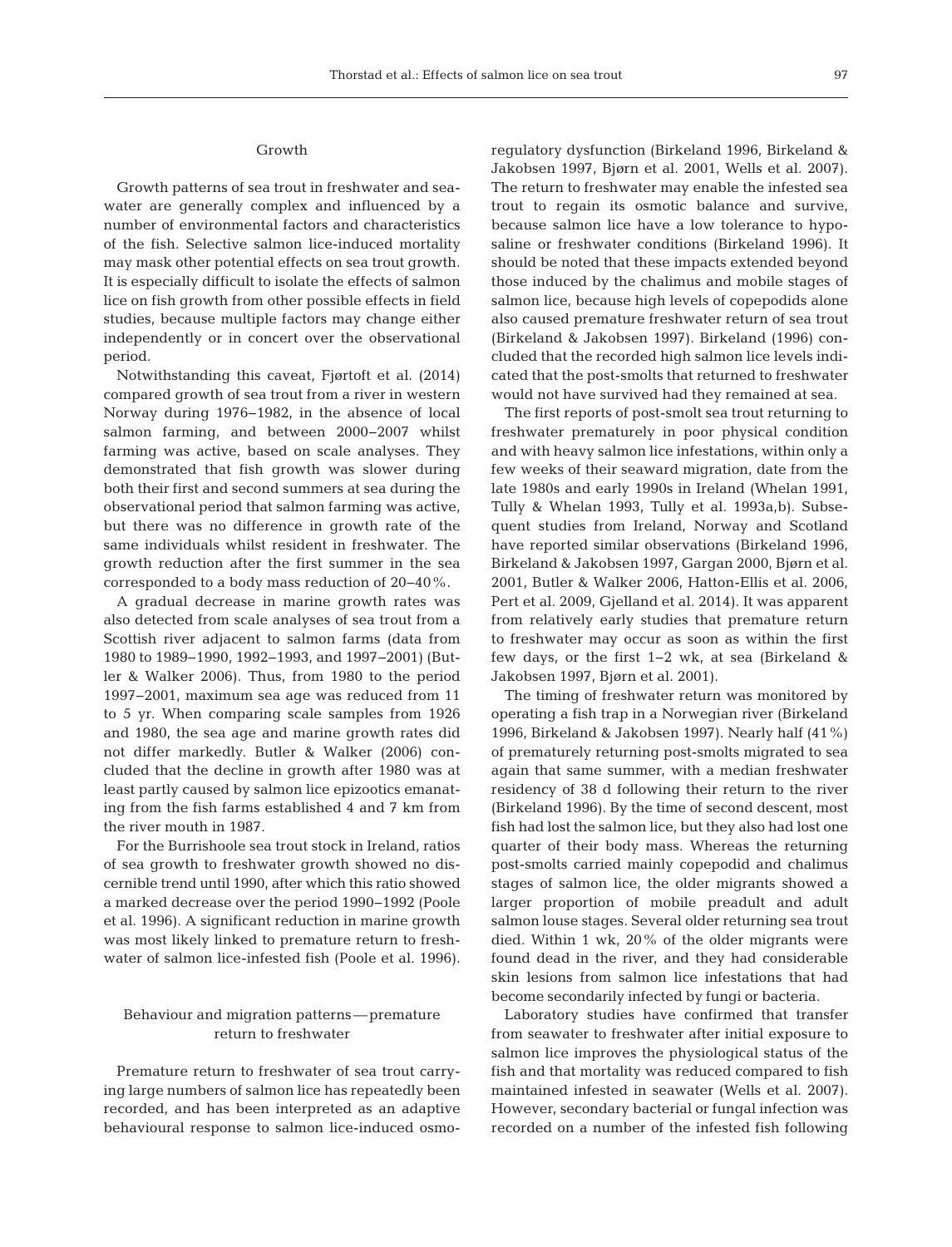Table 1. Summary of salmon lice levels found on wild sea trout in the current literature, showing the mean abundance of salmon lice per fish caught per sample (max. number of lice on an individual sea trout is given in parentheses where data available), mean (median where specified) intensity of salmon lice per infested fish in the sample, and percentage prevalence

| Mean (max.)<br>abundance            | Mean intensity                                                                                                                         | Prevalence<br>(%)                     | Lice life cycle stage                                                                                                                                                                                                                              | Study period                            |
|-------------------------------------|----------------------------------------------------------------------------------------------------------------------------------------|---------------------------------------|----------------------------------------------------------------------------------------------------------------------------------------------------------------------------------------------------------------------------------------------------|-----------------------------------------|
| 3.2                                 | 4.0                                                                                                                                    | 81                                    | Not specified                                                                                                                                                                                                                                      | 1972-1973, month not<br>specified       |
| $1.0 - 77.5$ (325)                  | $7.0 - 104.8$                                                                                                                          | $14.3 - 100$                          | Dominated by chalimus stages                                                                                                                                                                                                                       | May 1992                                |
|                                     |                                                                                                                                        |                                       |                                                                                                                                                                                                                                                    |                                         |
|                                     |                                                                                                                                        |                                       |                                                                                                                                                                                                                                                    |                                         |
|                                     |                                                                                                                                        |                                       |                                                                                                                                                                                                                                                    |                                         |
| $5.0 - 8.0(46)$                     | $5.0 - 10.7$                                                                                                                           | $75 - 100$                            | $20-26%$ chalimus                                                                                                                                                                                                                                  | Jun–Aug, 1991 and 1992                  |
| $7.0 - 63.9(216)$                   | $7.0 - 63.9$                                                                                                                           | $75 - 100$                            | 0-79% chalimus, increasing<br>proportion of chalimus with                                                                                                                                                                                          | Jun-Aug, 1991 and 1992                  |
| $1.4 - 5.0(11)$                     | $1.4 - 5.0$                                                                                                                            | $25 - 100$                            | increasing lice abundance<br>6–55% chalimus                                                                                                                                                                                                        | Jun–Aug, 1991 and 1992                  |
| 89.8-260.8 (1002) 103.0-272.4       |                                                                                                                                        | $87 - 96$                             | Mainly chalimus                                                                                                                                                                                                                                    | Jun-Jul 1992                            |
|                                     |                                                                                                                                        |                                       |                                                                                                                                                                                                                                                    |                                         |
|                                     |                                                                                                                                        |                                       |                                                                                                                                                                                                                                                    |                                         |
| 53.5-623.0 (1179) 53.5-623.0        |                                                                                                                                        | 88-100                                | Mainly copepodids and chalimus                                                                                                                                                                                                                     | Jun 1992                                |
| $4.66(41)$ , and<br>$4.42(55)$      | 5.26 (range $= 1-41$ ) and 5.47 (range $= 1-55$ ) 96, both years Mainly preadults and adults                                           |                                       |                                                                                                                                                                                                                                                    | Jun–Nov, 1992 and 1993                  |
|                                     | 3.96 (range = $1-12$ ) and 1.75 (range $1-4$ )                                                                                         | 67 and 81                             | Not specified                                                                                                                                                                                                                                      | 1972-1973, month not                    |
| $3.19$ (12), and<br>1.17 (4)        |                                                                                                                                        |                                       |                                                                                                                                                                                                                                                    | specified                               |
| 42 ( $SE = 35$ )                    | Not available                                                                                                                          | 82                                    | Mainly chalimus                                                                                                                                                                                                                                    | May 1996                                |
|                                     |                                                                                                                                        |                                       |                                                                                                                                                                                                                                                    |                                         |
| $71(SE = 45)$                       | Not given in publication and not calculated 82<br>here because prevalence is not given<br>separately per district, but for Ballinakill |                                       | Mainly chalimus, but also<br>preadults and adults                                                                                                                                                                                                  | May 1996                                |
| $0.5 - 10.9(84)$                    | and Connemara Districts combined.<br>$2.7 - 26.7$                                                                                      | $20 - 85$                             | Proportion between larvae and                                                                                                                                                                                                                      |                                         |
|                                     |                                                                                                                                        |                                       |                                                                                                                                                                                                                                                    | Aug-Oct 1992, May-Sep<br>1993           |
| $0 - 72.7(207)$                     | $0 - 46.4$                                                                                                                             | $0 - 100$                             | Proportion between larvae and<br>mobile stages varied among<br>samples. Proportion of mobile<br>Mainly copepodids and chalimus,<br>but increasing proportion of<br>mobile stages from late May and<br>onwards for many locations<br>Mar-Apr mainly | Apr-Sep 1994                            |
|                                     |                                                                                                                                        |                                       |                                                                                                                                                                                                                                                    |                                         |
| Not given                           | Median $= <3-8$                                                                                                                        | $20 - 100$                            |                                                                                                                                                                                                                                                    | Mar–Dec, 1992–1995                      |
|                                     |                                                                                                                                        |                                       |                                                                                                                                                                                                                                                    |                                         |
|                                     |                                                                                                                                        |                                       |                                                                                                                                                                                                                                                    |                                         |
| 20.1 (253)                          | 27.9                                                                                                                                   | 72                                    | Information not given                                                                                                                                                                                                                              | May–Jun 1995                            |
| $0 - 111$                           | $0 - 156$<br>fish farming                                                                                                              | $0 - 100$                             | Information not given                                                                                                                                                                                                                              | May–Jun, 1993–1997                      |
|                                     |                                                                                                                                        |                                       |                                                                                                                                                                                                                                                    |                                         |
| $49.3 - 194.9$ (471)                | $53 - 203$                                                                                                                             | $89 - 96$                             | Chalimus dominated during the<br>entire period                                                                                                                                                                                                     | Jun-Sep 1997                            |
| $0.6 - 8.9(36)$                     | $1 - 13$                                                                                                                               | $55 - 89$                             | Chalimus dominated in Jun, but<br>up to 50% preadults and adults                                                                                                                                                                                   | Jun-Sep 1997                            |
| $0.1 - 23.6(134)$                   | $0 - 29.5$                                                                                                                             | $0 - 95$                              | later in summer<br>Mainly chalimus                                                                                                                                                                                                                 | Jun-Aug, 1992-1993                      |
|                                     |                                                                                                                                        |                                       |                                                                                                                                                                                                                                                    |                                         |
| $0.2 - 13.0(84)$                    | $0 - 17.3$                                                                                                                             | $0 - 83$                              | Mainly chalimus in Jul and<br>increasing amount of preadults                                                                                                                                                                                       | Jun-Aug, 1992–1993                      |
| $0.75$ and $0.33$ (11) Median = 1-2 |                                                                                                                                        | $0 - 49$                              | and adults in Aug<br>Majority preadults and adults                                                                                                                                                                                                 | Oct 1998–Apr 1999, Oct<br>1999-Mar 2000 |
| $0 - 68.4(500)$                     | $0 - 46.4$                                                                                                                             | $0 - 100$                             | Mainly chalimus, but increased<br>proportions of mobile stages in<br>Jul–Sep                                                                                                                                                                       | Mar-Oct, 1998-2001                      |
| $0 - 6.8$ (33)                      | $0 - 8.6$                                                                                                                              | $0 - 81$                              |                                                                                                                                                                                                                                                    | Mar-Dec 2001                            |
| $0.1 - 3.6(28)$                     | $1.0 - 4.7$                                                                                                                            | $6 - 80$                              | Preadults and adults dominated<br>in winter, chalimus in Sep-Oct<br>Preadults and adults dominated                                                                                                                                                 | Mar-Dec 2001                            |
| 1.3 (Jun) to 21.2                   | 6.4 (Jun) to $26.5$ (Aug)                                                                                                              | 21 (Jun) to 88                        | in winter, chalimus in Sep-Oct<br>Chalimus dominated in Jun-Jul,<br>and preadults and adults started                                                                                                                                               | Jun-Aug 2000                            |
| (Aug) (59)                          |                                                                                                                                        | (Aug)                                 |                                                                                                                                                                                                                                                    |                                         |
| $0$ (Jun) to $16.7$<br>$(Aug)$ (78) | $0$ (Jun) to 18.9 (Aug)                                                                                                                | $0 \,\mathrm{(Jun)}$ to $80$<br>(Aug) | to occur in Aug<br>Chalimus dominated in Jun-Jul,<br>and preadults and adults started                                                                                                                                                              | Jun-Aug 2000                            |
| $7.8$ (95% CI = 6.0-10.0)           | 7.8                                                                                                                                    | 100                                   | to occur in Aug<br>Preadults and adults                                                                                                                                                                                                            | May and Jun 2005                        |
| 30 (69)                             | 30                                                                                                                                     | 100                                   | Only copepodid and chalimus stage                                                                                                                                                                                                                  | May 2007                                |
| $0.82 - 7.87$                       | $0.24 - 7.87$                                                                                                                          | $29 - 100$                            | Information not given                                                                                                                                                                                                                              | Jul-Dec, 2006-2007                      |
| $0.03 - 0.37$                       | $0.00 - 0.09$                                                                                                                          | $3 - 23$                              | Information not given                                                                                                                                                                                                                              | May–Aug 2005, 2006<br>and 2007          |
| $0.2 - 20.5$ (186)                  | $3.5 - 30.2$                                                                                                                           | $4 - 77$                              |                                                                                                                                                                                                                                                    | May-Aug, 2003-2004                      |
| $3.3 - 52.8$ (130)                  | $4.6 - 52.8$                                                                                                                           | $73 - 100$                            | All stages in May, mainly chalimus<br>in Jun, and increased proportion of<br>adults again thereafter<br>All stages in May, mainly chalimus<br>in Jun and Jul, and subsequently                                                                     |                                         |
|                                     |                                                                                                                                        |                                       |                                                                                                                                                                                                                                                    | May-Aug, 2003-2004                      |
| $0-8.1(44)$                         | $0 - 12.0$                                                                                                                             | $0 - 83$                              | increased proportion of adults<br>Information not given                                                                                                                                                                                            | May-Aug, 2008–2012                      |
| $0-106(689)$                        | $1.8 - 114.8$                                                                                                                          | $0 - 100$                             | Information not given                                                                                                                                                                                                                              | May-Aug, 2008–2012                      |
|                                     |                                                                                                                                        |                                       |                                                                                                                                                                                                                                                    |                                         |
| $2 - 254(759)$                      | $6 - 254$                                                                                                                              | $13 - 100$                            | All stages. Dominance of chalimus<br>stages during epizootic outbreak<br>in Mar 2014                                                                                                                                                               | Mar–Jun, 2013–2014                      |

98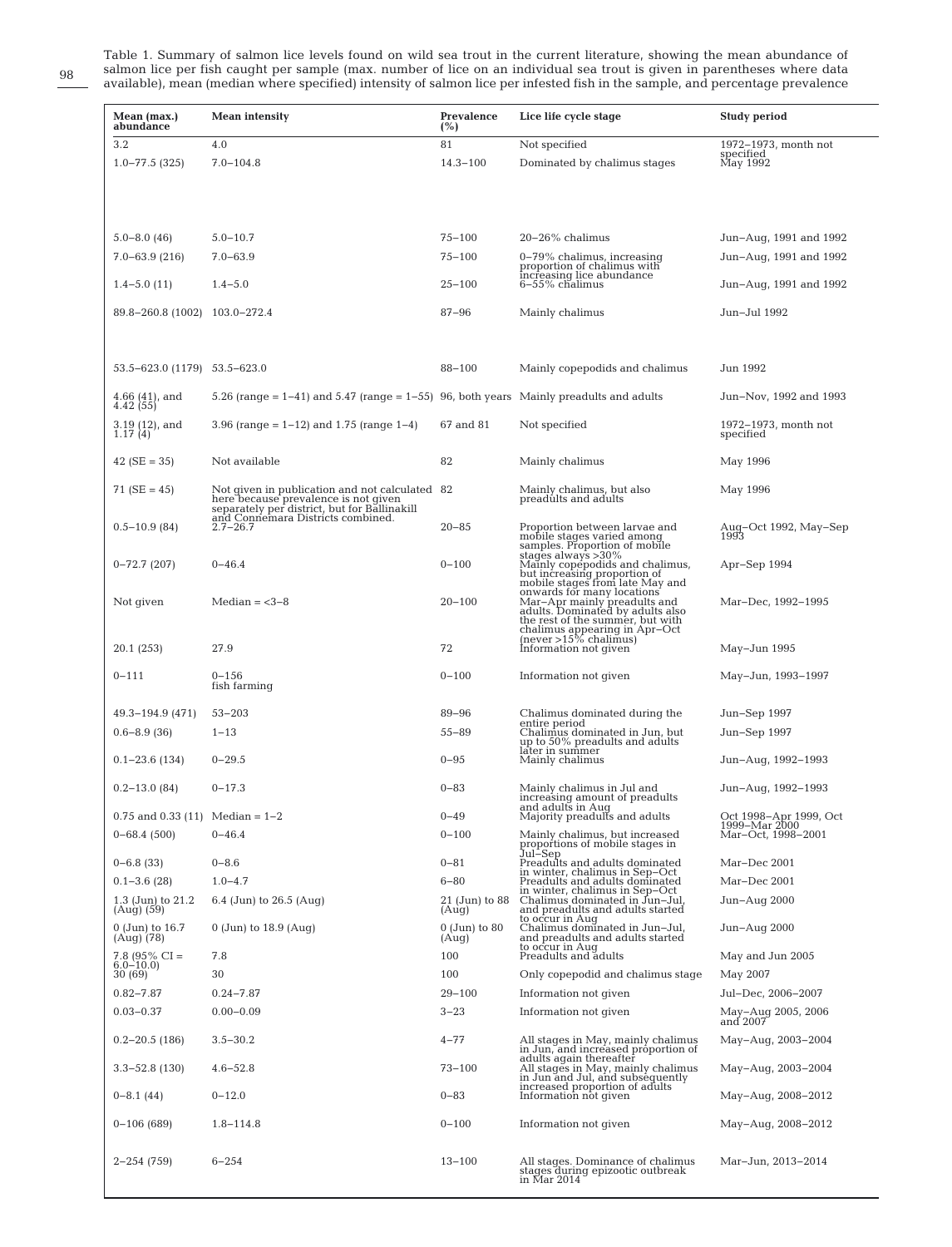of salmon lice infested fish in the sample. Life cycle stage of lice, time of sample collection, capture methods used, sea trout<br>size, study site and extent of fish farming in the area are also summarised. <sup>a</sup> denotes lice char combined, because lice levels did not differ among the 2 species

| Capture method                                                                 | Fish size                                                                                                                                                | <b>Study site</b>                                                                                                                                                                                       | <b>Extent of salmon</b><br>farming in area                                      | Reference                                                                             |
|--------------------------------------------------------------------------------|----------------------------------------------------------------------------------------------------------------------------------------------------------|---------------------------------------------------------------------------------------------------------------------------------------------------------------------------------------------------------|---------------------------------------------------------------------------------|---------------------------------------------------------------------------------------|
| Research fishing<br>vessels                                                    | $Mean = 520$ mm                                                                                                                                          | North Sea off Yorkshire                                                                                                                                                                                 | No farms                                                                        | Boxshall (1974)                                                                       |
| Gill nets                                                                      | $Mean = 164 - 273$ mm                                                                                                                                    | (England)<br>Rivers Clifden, Costello,<br>Gowla, Owengarve,<br>Burrishoole, Newport,<br>Inny River, Owenduff,<br>Ballynahinch, Killary,<br>Currane, Dowras, Drum-<br>cliffe, Argideen (west             | Fish farming area,<br>but variation among<br>embayments covered<br>in the study | Tully et al. (1993a)                                                                  |
| Rod and line                                                                   | Not given                                                                                                                                                | coast of Ireland)<br>River Eachaig and Argyll                                                                                                                                                           | Information not given                                                           | Sharp et al. (1994)                                                                   |
| Rod and line                                                                   | Not given                                                                                                                                                | rivers, (1) west coast of Scotland,<br>Rivers Morar, Ewe and Burn<br>(northwest coast of Scotland)                                                                                                      | Information not given                                                           | Sharp et al. (1994)                                                                   |
| Rod and line                                                                   | Not given                                                                                                                                                | Rivers Don, Ythan and Hope<br>(north and northeast coast of                                                                                                                                             | Information not given                                                           | Sharp et al. (1994)                                                                   |
| Fish trap in lower<br>part of river capturing<br>prematurely returned<br>trout | Post-smolts: mean total<br>length = 174 mm, mean<br>$\overline{\text{mass}} = 42.3 \text{ g}$ ; older<br>migrants: mean total<br>$length = 374$ mm, mean | Scotland)<br>Lønningdalselven (Horda-<br>land, Norway)                                                                                                                                                  | Intensive farming                                                               | Birkeland (1996)                                                                      |
| Fish trap in lower part<br>of river capturing pre-                             | $mass = 581$ g<br>Mean total length =<br>$160$ mm, mean mass $=$<br>30q                                                                                  | Lønningdalselven (Horda-<br>land, Norway)                                                                                                                                                               | Intensive farming                                                               | Birkeland &<br>Jakobsen (1997)                                                        |
| maturely returned trout<br>Gill nets and market                                | Mean fork length $=$<br>29-32 cm (range<br>$25 - 64$ cm)                                                                                                 | East Anglia (England)                                                                                                                                                                                   | No farms                                                                        | Tingley et al. (1997)                                                                 |
| Not given                                                                      | Not given                                                                                                                                                | North Sea off Yorkshire<br>(England)                                                                                                                                                                    | No farms                                                                        | Tingley et al. (1997).<br>Data from 1972 were<br>also published by<br>Boxshall (1974) |
| Gill nets                                                                      | Mean fork length =<br>228 mm, 126 g                                                                                                                      | Rivers Bunowen, Bundorragha,<br>Erriff, Culfin, Dawros and Owenglin<br>in Ballinakill District (Ireland)                                                                                                | Information not given                                                           | Dawson (1998)                                                                         |
| Gill nets                                                                      | Mean fork length $=$<br>206 mm, 82 g                                                                                                                     | Rivers Gowla, Invermore,<br>Furnace and Cashla in<br>Connemara District (Ireland)                                                                                                                       | Information not given                                                           | Dawson (1998)                                                                         |
| Electrofishing in river<br>mouth, and gill nets                                | Mean length $= 245$ mm<br>(river), and 426 mm<br>(fjord)                                                                                                 | Akerselva and Oslofjord<br>(southern Norway)                                                                                                                                                            | No farms                                                                        | Mo & Heuch (1998)                                                                     |
| Seine nets, rod and<br>line, gill nets                                         | Fork length $=$<br>$101 - 559$ mm                                                                                                                        | Locations on the west coast<br>$(n = 17)$ , east coast $(n = 2)$<br>and north coast $(n = 1)$ of                                                                                                        | Both from areas with<br>and without intensive<br>fish farming                   | MacKenzie et al.<br>(1998)                                                            |
| Beach seine                                                                    | Mean = $320 \text{ mm}$ , $440 \text{ q}$                                                                                                                | Scotland<br>Skagerrak coast (southern<br>Norway)                                                                                                                                                        | No farms                                                                        | Schram et al. (1998)                                                                  |
| Gill nets, electrofishing,<br>and wolf trap                                    | Not given                                                                                                                                                | North Mayo, South Mayo,<br>Galway and Kerry locations                                                                                                                                                   | Information not given                                                           | Byrne et al. (1999)                                                                   |
| Mainly gill nets. Some<br>fish captured also by<br>traps, draft nets, and      | Only fish <260 mm<br>fork length were<br>included in analysis                                                                                            | $(total n = 10)$ (Ireland)<br>42 estuaries in Ireland                                                                                                                                                   | Both areas with and<br>without intensive                                        | Tully et al. (1999)                                                                   |
| electrofishing<br>Gill nets                                                    | Mean = $119 - 209$ q                                                                                                                                     | Vesterålen (northern Norway)                                                                                                                                                                            | Intensive farming                                                               | Bjørn et al. $(2001)^a$                                                               |
| Gill nets                                                                      | Mean = 119–464 q                                                                                                                                         | Ofoten (northern Norway)                                                                                                                                                                                | Low farming intensity                                                           | Bjørn et al. $(2001)^a$                                                               |
| Gill nets                                                                      | Not given (gill net<br>$mesh$ sizes $=$                                                                                                                  | Altafjord (northern Norway)                                                                                                                                                                             | Intensive farming                                                               | Bjørn & Finstad<br>$(2002)^{a}$                                                       |
| Gill nets                                                                      | $19 - 35$ mm)<br>Not given (gill net<br>mesh sizes =                                                                                                     | Lille Porsanger (northern)<br>Norway).                                                                                                                                                                  | Low farming intensity                                                           | Bjørn & Finstad<br>$(2002)^{a}$                                                       |
| Gill nets                                                                      | $19 - 35$ mm)<br>Mean = $328$ q (SD 63)                                                                                                                  | Skagerrak coast (southern Norway)                                                                                                                                                                       | No farms                                                                        | Heuch et al. (2002)                                                                   |
| Sweepnets                                                                      | Not given                                                                                                                                                | Laxford Bay (Sutherland,<br>Scotland)                                                                                                                                                                   | During fallow and<br>production periods at<br>nearby farm                       | Marshall (2003)                                                                       |
| Gill nets                                                                      | Mean = $668$ g (SD 432)                                                                                                                                  | Ranafjord (northern Norway)                                                                                                                                                                             | No farms                                                                        | Rikardsen (2004)                                                                      |
| Gill nets                                                                      | Mean = $340$ q (SD = $314$ )                                                                                                                             | Balsfjord (northern Norway)                                                                                                                                                                             | No farms                                                                        | Rikardsen (2004)                                                                      |
| Gill nets                                                                      | Mean = $240$ g                                                                                                                                           | Løksefjord and Malangsbotn<br>(northern Norway)                                                                                                                                                         | Low farming intensity                                                           | Bjørn et al. $(2007)^a$                                                               |
| Gill nets                                                                      | Mean = $170q$                                                                                                                                            | Altafjord (northern Norway)                                                                                                                                                                             | Intensive farming                                                               | Bjørn et al. $(2007)^a$                                                               |
| Bag nets                                                                       | Mean = $1.16$ kg (SD = 0.32)                                                                                                                             | North Esk (east coast of Scotland)                                                                                                                                                                      | No farms                                                                        | Urquhart et al. (2008)                                                                |
| Electrofishing during<br>return to freshwater                                  | Mean = $155$ mm, $35$ q                                                                                                                                  | River Shieldaig (Scotland)                                                                                                                                                                              | Information not given                                                           | Pert et al. (2009)                                                                    |
| Gill nets<br>Bag nets, sweepnets,<br>qill nets                                 | Mean = $440 - 480$ mm,<br>$1.06-1.21 \text{ kg}$<br>Mean = 221-308 mm,<br>0.16-0.31 kg                                                                   | Rivers Annan and Carron<br>The Stock of Scotland)<br>Upper Forth Estuary, North Esk,<br>and Stonehaven Bay (east coast                                                                                  | Close to salmon farms<br>No farming                                             | Urquhart et al. (2010)<br>Urquhart et al. (2010)                                      |
| Gill nets                                                                      | Mean = $97 - 383$ g,<br>210–270 mm                                                                                                                       | of Scotland)<br>Eresfjord in Romsdalsfjord<br>(Norway)                                                                                                                                                  | Protection zone with<br>low farm activity                                       | Bjørn et al. (2011)                                                                   |
| Gill nets                                                                      | Mean = $364 - 490$ g,<br>310-320 mm                                                                                                                      | Karlsøyfjord in Romsdalsfjord<br>(Norway)                                                                                                                                                               | Intensive farming                                                               | Bjørn et al. (2011)                                                                   |
| Gill nets                                                                      | Mean mass = 131–457 q                                                                                                                                    |                                                                                                                                                                                                         | >30 km to nearest farm                                                          | Serra Llinares et al.<br>(2014)                                                       |
| Gill nets                                                                      | Mean mass = $85-823$ g                                                                                                                                   | Five large fjord areas in Norway<br>with restrictions on fish farming<br>(National Salmon Fjords)<br>Five smaller fjord areas in<br>Norway with some restrictions<br>on fish farming activity (National | <30 km to nearest farm                                                          | Serra Llinares et al.<br>(2014)                                                       |
| Bag nets                                                                       | Mean = $31 - 35$ cm,<br>263–405 g                                                                                                                        | Salmon Fjords)<br>Sognefjord (Nórway)                                                                                                                                                                   | Intensive farming                                                               | Vollset & Barlaup<br>(2014)                                                           |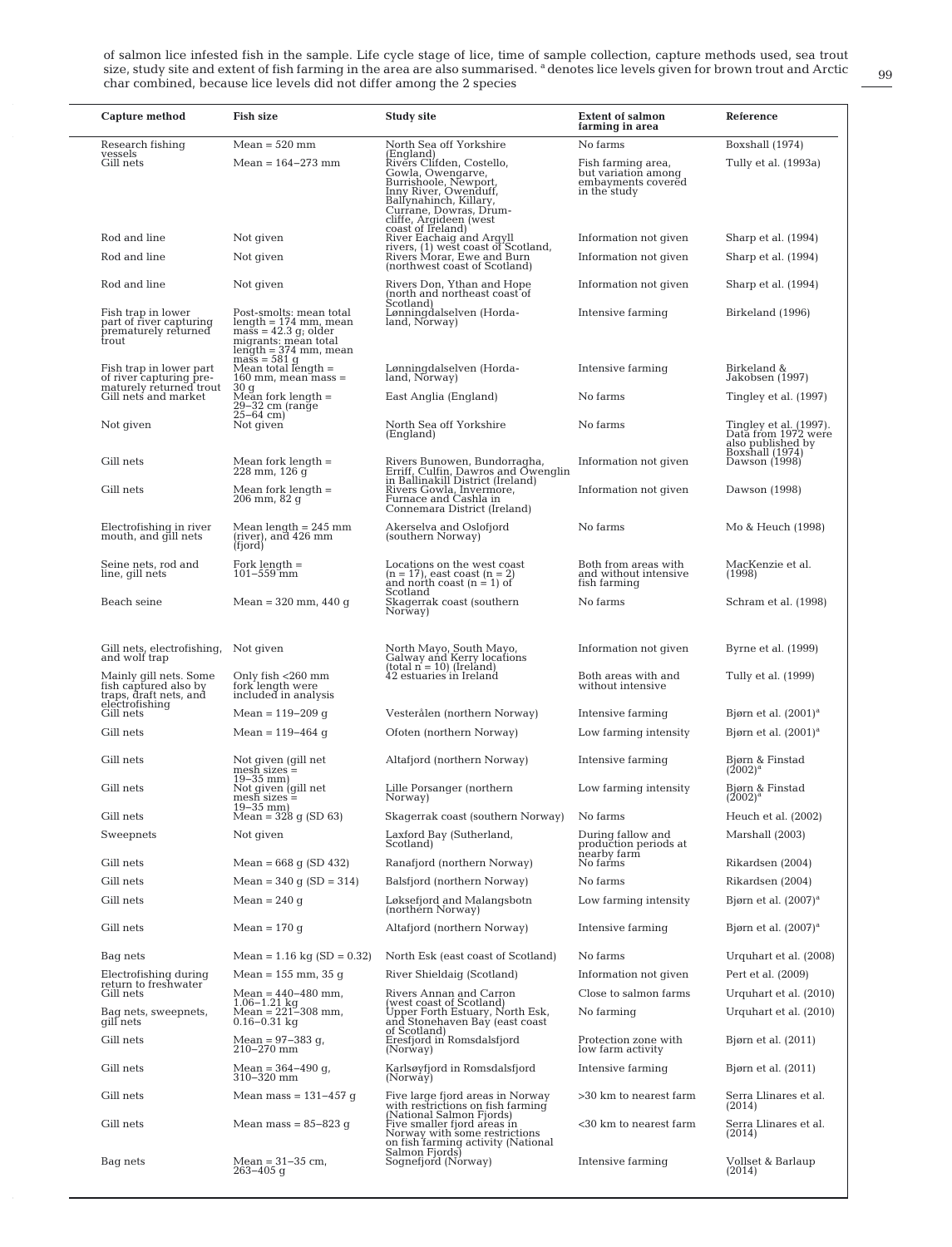their transfer to freshwater. Although premature re turn migraton can reduce or eliminate the lice infestations on individual fish, it will also involve a fitness cost in terms of reduced growth opportunities (Birkeland 1996), and subsequently reduced resources for egg production, thus reducing female fecundity.

## **Salmon lice levels in samples of wild sea trout**

# Salmon lice levels in areas before, or without, salmon farming

Ideally, in order to evaluate whether or not salmon lice levels have become elevated in wild populations, and their possible association with salmon farming, baseline information on lice levels and their yearround population dynamics would be required for time periods preceding the development of fish farming, or from areas lacking fish farming. Historical salmon lice levels on sea trout prior to the industry (Boxshall 1974), and data for areas lacking fish farming (Tingley et al. 1997, Schram et al. 1998, Heuch et al. 2002, Rikardsen 2004, Urquhart et al. 2010), generally show a relatively high prevalence, but low intensity of salmon lice on sea trout (Table 1, Figs. 2 & 3). The natural intensity of salmon lice on sea trout in areas without fish farming may be as low as 0−3 lice per fish, and with a prevalence of 0−20% during late winter and spring (Schram et al. 1998, Heuch et al. 2002, Rikardsen, 2004). Intensities increased to a peak of up to 4−8 lice per fish with higher prevalences in the late summer and autumn (Tingley et al. 1997, Schram et al. 1998, Rikardsen 2004, Urquhart et al. 2010). In areas without fish farms, prevalence may range up to 100%, but is most often <70% (Table 1, Figs. 2 & 3). The peak in salmon lice levels on sea trout may occur 1−2 mo later at more northerly locations compared to more southern latitudes, perhaps reflecting seasonal contrasts in temperature and ontogenetic developmental rates for salmon lice. At more northern latitudes in Norway, the peak salmon lice level in sea trout has been noted during the period August−October (Bjørn & Finstad 2002, Rikardsen 2004), whereas at more southerly latitudes this may advance to June−August (Mo & Heuch 1998, Schram et al. 1998, Heuch et al. 2005).

Atlantic salmon, sea trout and Arctic char all are natural hosts of salmon lice and, due to the seasonality of their migrations, there are few of these wild hosts in coastal waters during the winter months. Atlantic salmon feed in the open ocean and traverse coastal areas relatively quickly during the outward migration in the spring (Thorstad et al. 2011). The



Fig. 2. (A) Prevalence and (B) mean number of salmon lice per sea trout sampled in areas where salmon farming was present ('with') and not present ('without'). Box plots show the median (line) and interquartile range (box length, IQR), whiskers extend to  $1.5 \times$  IQR. Data sourced from published studies: Boxshall (1974), Tully et al. (1993a,b, 1999), Sharp et al. (1994), Birkeland (1996), Birkeland & Jakobsen (1997), Tingley et al. (1997), MacKenzie et al. (1998), Mo & Heuch (1998), Bjørn & Finstad (2002), Marshall (2003), Rikardsen (2004), Bjørn et al. (2007, 2011), Urquhart et al. (2008, 2010), Serra Llinares et al. (2014), Vollset & Barlaup (2014). Mean numbers of lice are log-transformed

rate of transit of returning adult salmon through coastal waters also is typically rapid (e.g. Davidsen et al. 2013). These return migrations usually occur during May−September in Norway, but with more extended and variable timing in Scotland and other southerly regions of salmon distribution (Thorstad et al. 2011). By contrast, sea trout and Arctic char often spend weeks or months during the summer in coastal areas and the remainder of the year in freshwater, although a proportion of trout and char populations may reside at sea throughout the year (Jonsson & Jonsson 2011). Because salmon lice cannot survive long in freshwater, the persistence of the parasite population depends upon hosts at sea over the winter months. For wild host populations, these winter components therefore include Atlantic salmon feeding in the open ocean, and the small numbers of sea trout and Arctic char that remain in coastal areas (Klemetsen et al. 2003, Jonsson & Jonsson 2011). In areas without salmon farms, the salmon lice populations therefore have few available hosts and appear to encounter a host resource bottleneck in winter (Schram et al. 1998, Heuch et al. 2002, Rikardsen 2004).

The highest levels of salmon lice on sea trout reported for an area without fish farming was a mean abundance of 10.9 lice per fish sampled, and mean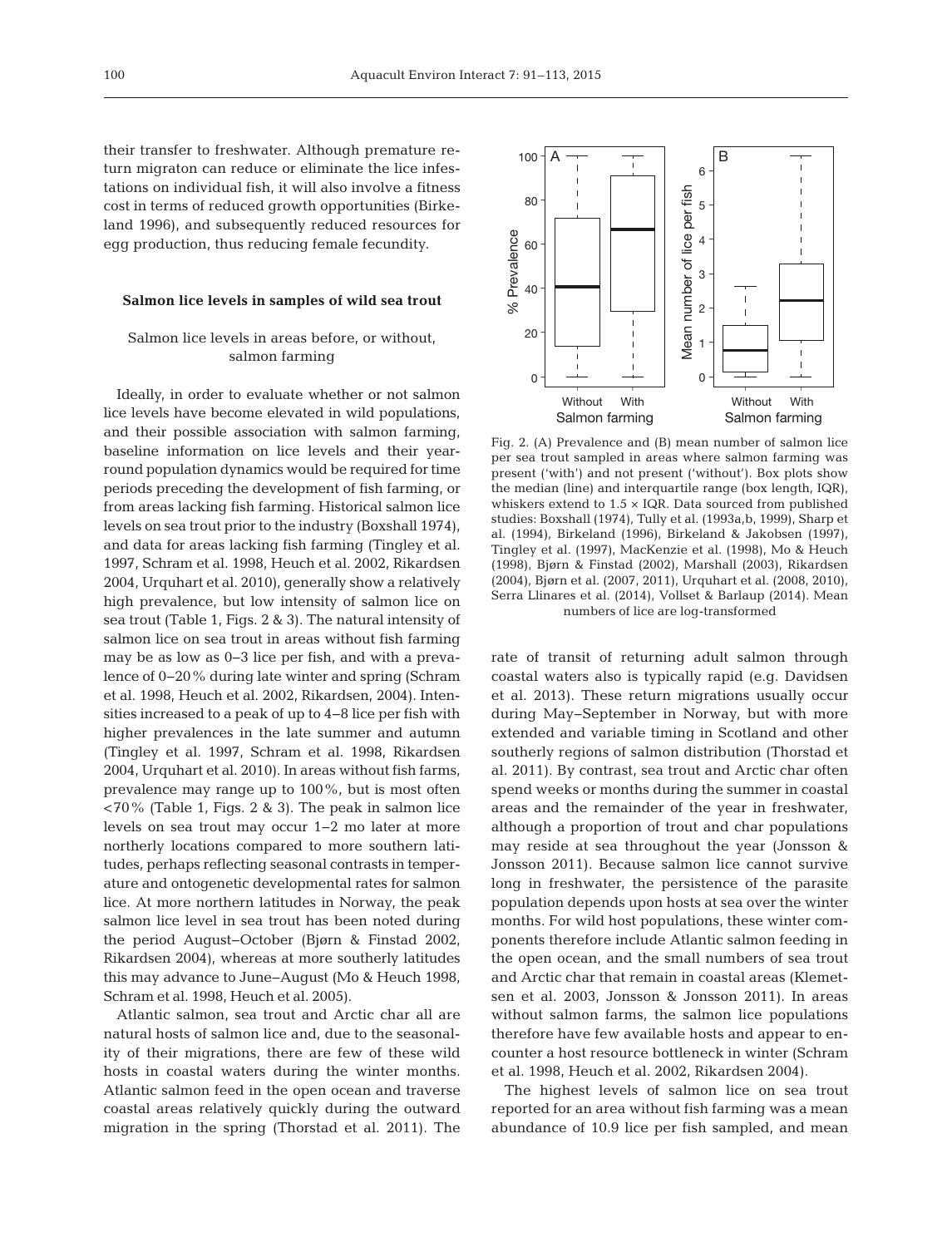

Fig. 3. Relationship between the prevalence and mean number of salmon lice per sea trout sampled in (A) areas where salmon farming was present and, (B) areas without salmon farming. Data sourced from published studies (see references in Fig. 2). Studies performed in Ireland, Norway and Scotland denoted by black, red and green circles, respectively. Mean numbers of lice are log-transformed

intensity of 11.6 lice per infested fish (Oslofjord, southern Norway) (Mo & Heuch 1998). However, most of the samples in that study showed abundances and median intensities in the range of 0.5−8 and 1.5−10 salmon lice per fish, respectively, with an overall prevalence of 51%. However, it is important to note that 4 heavily-infested individuals (of a total sample of 102 fish) each carried as many as 33−84 lice (of which 43−72% were adults). This shows that even in areas without fish farming a few individual sea trout may carry salmon lice levels that, on the basis of laboratory studies, will probably induce stress in the host fish.

To our knowledge, there are no published records of outbreaks of salmon lice epizootics on sea trout populations that pre-date the commencement of sal mon farming. Nevertheless, it is important to emphasize that salmon louse epizootics were reported for Atlantic salmon and brook trout *Salvelinus fontinalis* (Mitchill, 1814) over the period 1939−1940 at Moser River in Nova Scotia on the Canadian east coast (White 1940, 1942). Notwithstanding a possible publication bias, the lack of known and reported epizootics in areas without salmon farming indicate that this is not a common phenomenon for salmon lice on wild sea trout or other salmonid populations.

Salmon lice levels in areas with salmon farming

Salmon lice levels reported for sea trout in farm intensive areas are generally higher and more variable than in areas without fish farming (Table 1, Figs. 2 & 3). High variation in salmon lice levels can be expected because studies differ in time of the year of the survey, the fish sizes collected, sampling methods, habitats sampled and sample sizes. Moreover, only fish that survived infestation will be caught. Fish captured in gill nets and seine nets may be subject to physical abrasion during capture and removal from the net, thereby resulting in the loss of some salmon lice. When fish are captured in bag nets or other gear where they are retained free-swimming without being killed, lice may move between individual sea trout (K. Vollset and S. Kålås pers. obs.). Furthermore, the place and time of sampling may not be representative of the local sea trout population, and the salmon lice level may be overestimated if only the most heavily infested trout that are returning prematurely to freshwater are caught. Conversely, salmon lice levels on fish captured in estuaries may be underestimated because sampling might be biased towards fish that have only recently arrived and have not been at sea for sufficient time for salmon lice to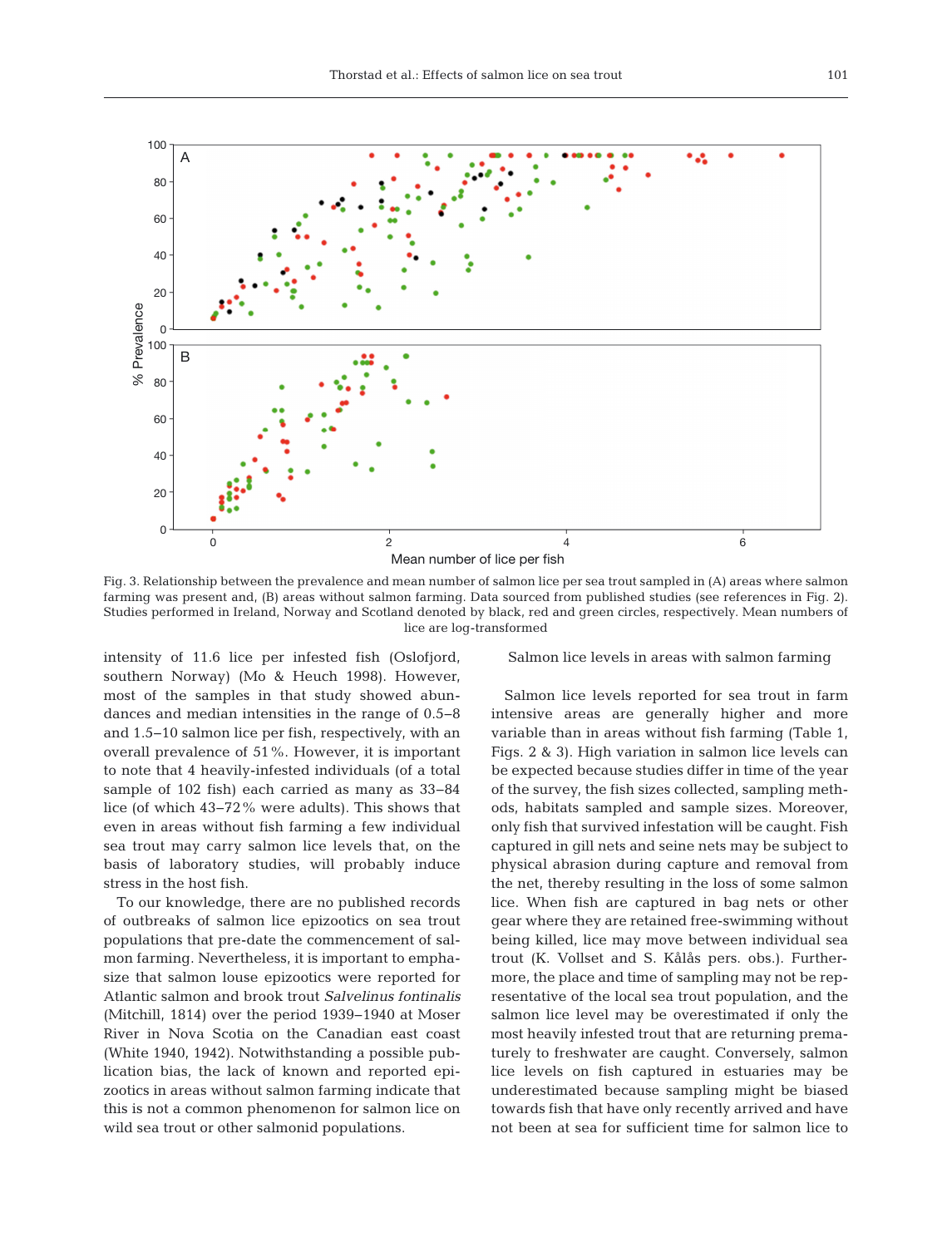attach. Underestimation of salmon lice intensities and abundances is also likely if sea trout have been resident in hyposaline waters at river estuaries for a sufficient period for the lice to become detached from the host fish. All of these caveats apply equally to samples from areas with or without salmon farming. Additionally in farm-impacted areas, there also is likely to be considerable variation among studies be cause fish number and biomass production in nearby farms, and the associated salmon lice levels, vary.

Studies in farming areas show that chalimus stages of salmon lice dominate in spring and early summer, and preadult and adult stages have been recorded on sea trout primarily in late summer and autumn (Tully et al. 1993a, MacKenzie et al. 1998, Bjørn et al. 2001, 2007, 2011, Bjørn & Finstad 2002). However, in areas with continuously high salmon lice levels, chalimi dominate throughout the summer and autumn season, and sea trout rarely carry adult lice (Tully et al. 1993a, Sharp et al. 1994, Birkeland & Jakobsen 1997, Gargan 2000, Bjørn et al. 2001, Butler 2002, Gargan et al. 2003). The predominance of chalimus in areas with high salmon lice levels may be explained by heavily infested fish dying at sea or returning prematurely to freshwater (and not being sampled) before lice had attained the adult stage (Tully et al. 1993a, Birkeland & Jakobsen 1997, Bjørn et al. 2001). In areas with fish farms, high levels of salmon lice have also been recorded during winter (Vollset & Barlaup 2014).

If the proportion of fish carrying potentially lethal levels of a parasite is known, the consequences of the parasite for the host population may be estimated. Bjørn et al. (2001) found that 32% of the sea trout post-smolts captured at sea in northern Norway exhibited relative densities of salmon lice above the level that caused mortality in laboratory studies. The corresponding estimate from sea trout that returned prematurely to freshwater was 47% (Bjørn et al. 2001). Even though it is not known to what extent threshold levels based on laboratory results are directly applicable to wild free-ranging fish, Bjørn et al. (2001) could conclude that excess mortality of the most heavily-infested post-smolts most likely oc curred in that study area. Other studies also report increased salmon lice levels in areas with salmon farming. An Irish study of 4600 sea trout sampled at 15−52 sites over the period 1992−2001 (Gargan et al. 2003) showed that 3.4% of the sea trout in bays without farms had salmon lice levels above a critical threshold (Bjørn & Finstad 1997) of 0.7 chalimi per gram of fish mass. By contrast, in bays with farms, 31% of the sea trout carried salmon lice levels above that level.

Recent Norwegian studies have shown that the risk of mortality was elevated for 12 to 90% of the sampled fish at 1 or more sampling occasions in 5 fjord areas <30 km from the nearest farms (Serra-Llinares et al. 2014). Moreover, Taranger et al. (2015) found that of 109 stations investigated along the Norwegian coast for salmon lice infection, 67 locations indicated moderate-to-high mortality of wild sea trout. Finally, a large-scale study, with nearly 5000 sea trout sampled from 48 sites along the Scottish west coast and Outer Hebrides during 2003−2009 (Middlemas et al. 2013), showed that 13% of the fish carried salmon lice levels above the suggested critical threshold of 13 mobile lice (Wells et al. 2006).

## **Interactions between fish farming activity and salmon lice levels of sea trout in coastal areas**

In coastal areas with intensive Atlantic salmon farming, the large disparity in abundance between cultured and wild hosts is such that local larval production of salmon lice most likely originates primarily from farmed salmon and not from wild fish, although all salmon lice hosts potentially cross-infest one another (Tully & Whelan 1993, Heuch & Mo 2001, Butler 2002, Todd et al. 2004, Heuch et al. 2005, Penston & Davies 2009, Jansen et al. 2012, Torrissen et al. 2013). Several studies of wild sea trout have shown increased salmon lice levels with decreasing distance to salmon aquaculture sites (Tully et al. 1999, Gargan 2000, Bjørn et al. 2001, 2011, Bjørn & Finstad 2002, Gargan et al. 2003, Middlemas et al. 2013, Serra-Llinares et al. 2014). Others show increased concentrations of salmon lice larvae in the water column with decreasing distance to salmon farms (Gillibrand et al. 2005, Penston et al. 2008a,b). Moreover, there is additional evidence of a correlation between the abundance of salmon lice larvae in the water column and the number of gravid salmon lice larvae produced by adjacent farms (Penston & Davies 2009). Hence, these studies support a link between salmon farms and salmon lice burdens in sea trout.

A correlation between salmon farming and lice production is even more apparent in farmed areas when farms synchronize their production cycles. During a synchronised 2-yr production cycle, the mean total biomass of fish, and thereby the potential for salmon lice larval production, increased over time (Butler 2002, Revie et al. 2002, Gillibrand et al. 2005). Several studies have shown a relationship between the production cycle in salmon farms and salmon lice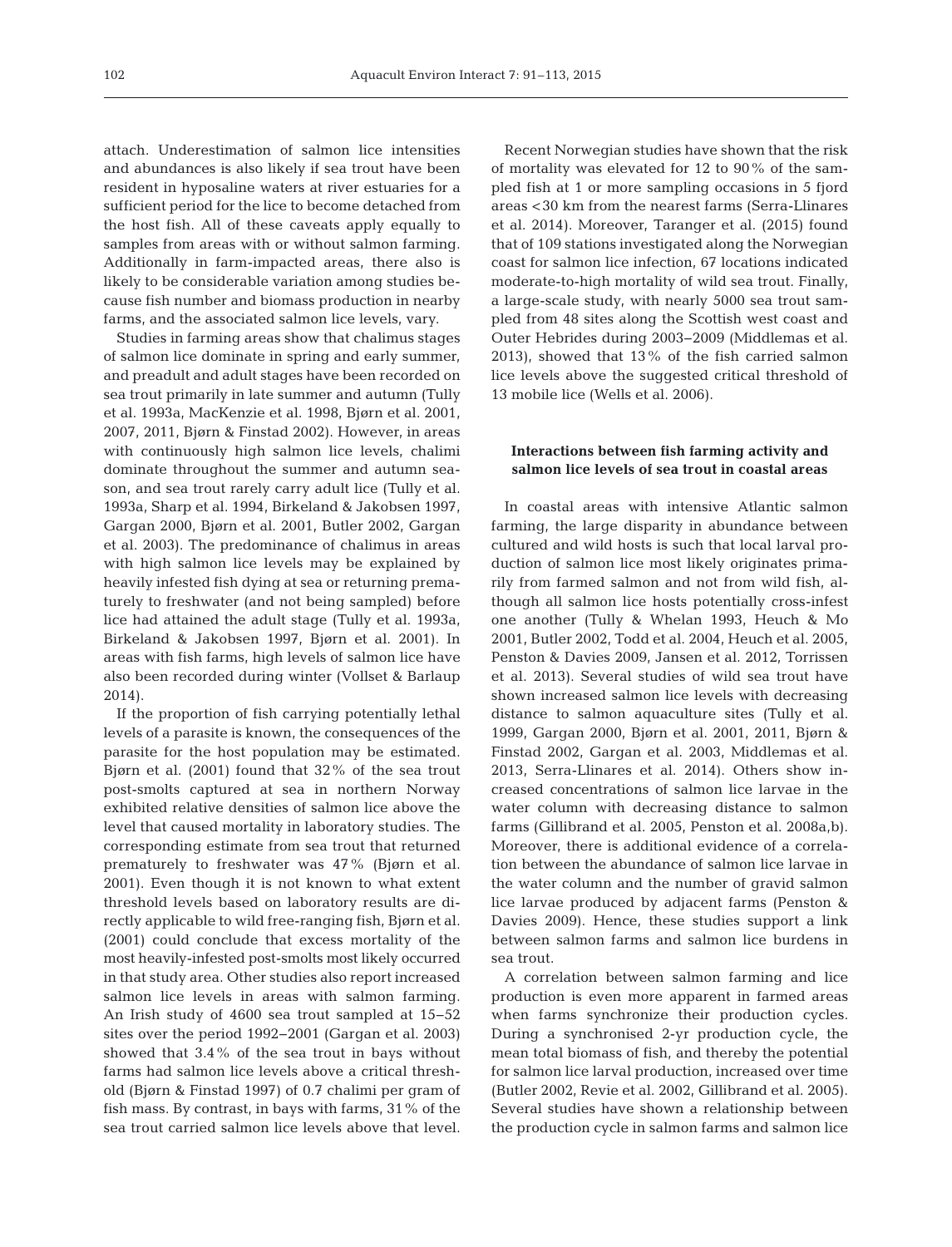levels on wild sea trout, with higher lice levels on trout in the second year of the farm production cycle (Butler 2002, Marshall 2003, Hatton-Ellis et al. 2006, Middlemas et al. 2010, 2013). Biannual cycles of salmon lice epizootics have been observed only in areas with synchronised-year class production, where as epizootics were observed every spring in areas with a mixed-year class production (Butler 2002).

Gargan et al. (2003), Middlemas et al. (2013), and Serra-Llinares et al. (2014) all included a large number of sampling sites during monitoring of salmon lice levels on wild sea trout over several years. In all 3 studies (respectively from Ireland, Scotland and Norway), the highest levels of salmon lice were found on sea trout sampled in coastal areas within 20−30 km of the farms. In Scotland, the distance to the nearest farm did not influence the probability of infestations above the critical level for physiological impact by salmon lice (based on Wells et al. 2006, Bjørn & Finstad 1997) beyond 31 km, although there was considerable uncertainty around this cut-off distance (95% confidence limits: 13−149 km) (Middlemas et al. 2013). Gargan et al. (2003) found reduced lice levels on wild sea trout recorded at distances >30 km from farms. Chalimus dominated at a distance to farms of <30 km, and preadult and adult lice stages dominated at distances >100 km. Furthermore, Serra-Llinares et al. (2014) found that 41% of the variance of the mean lice abundance on wild sea trout could be explained by the lice production in farms, in areas where active fish farms existed within a distance of <30 km. Elevated salmon lice levels on wild sea trout have, however, also been recorded at greater distances from farms (e.g. >25−30 km) (Bjørn & Finstad 2002, Bjørn et al. 2011).

The distance and directionality of salmon lice larval transport from their release source depend upon multiple variables, including their development rate, water temperature, currents and wind-driven circulation (Gillibrand et al. 2005, Asplin et al. 2011, 2014). Ontogenetic development rates of larvae increase with water temperature (Wootten et al. 1982, Johnson & Albright 1991a, Stien et al. 2005), and larval drift distance may thus increase with decreasing temperatures. Numerical models show that nauplii and copepodids may be transported up to 100 km from their source, although typical dispersal distances are up to ~25 km (Asplin et al. 2011, 2014, reviewed in Costello 2009). In addition, salinity influences salmon lice survival and behaviour (Heuch 1995), which also affects the density of salmon lice in a given area. Hence, although these various studies show potentially considerable variability in the effec-

tive dispersal of salmon lice, it is likely that the majority of lice larvae remain relatively close to their source.

Aggregation of salmon lice larvae may occur in certain areas, typically close to land and in embayments (Asplin et al. 2014), and larval distribution is commonly spatially and temporally patchy within a given area (Murray 2002). The movements of wild sea trout themselves will also contribute to variation in their risk of exposure to salmon lice. Fish may move between sites of variable infestation risk, and are not necessarily captured close to the site where they have been infested. Furthermore, premature return to freshwater could reduce the lice infestation rates. Hence, considerable variation in salmon lice levels on wild sea trout, as has been observed in rivers close to farms in Ireland (Gargan et al. 2003), is to be expected. Such complexities may underlie the occasional reports of the lack of a relationship between salmon lice levels and distance to nearby farms, or between lice levels in wild sea trout and those on a nearby fish farm (MacKenzie et al. 1998, Marshall 2003).

#### **Population effects of salmon lice**

## Population level effects of salmon lice on marine survival and growth of sea trout

Brown trout populations in catchments, tributaries and river stretches accessible from the sea show genetic differentiation, and some of this variability is likely the result of local adaptation (Jonsson & Jonsson 2011). Within populations and rivers, there is little genetic differentiation between sea-migrating and resident individuals (Hindar et al. 1991, Charles et al. 2005, 2006), but, anadromy is a quantitative trait that is controlled by interactions between genetic and environmental factors (Jonsson & Jonsson 1993, 2006, 2011, reviewed by Ferguson 2006). Migrant and resident brown trout within rivers can spawn separately and form discrete populations, or they may spawn together successfully, and thereby constitute freely interbreeding fractions of a single spawning stock (Jonsson & Jonsson 1993, 2006, 2011). The advantages of marine migrations for sea trout include the opportunity of accessing more productive feeding conditions in order to enhance growth, fecundity and thereby evolutionary fitness (Jonsson & Jonsson 1993, 2006, 2011).

Anadromy evolves in response to trade-offs between the costs and benefits of migration compared with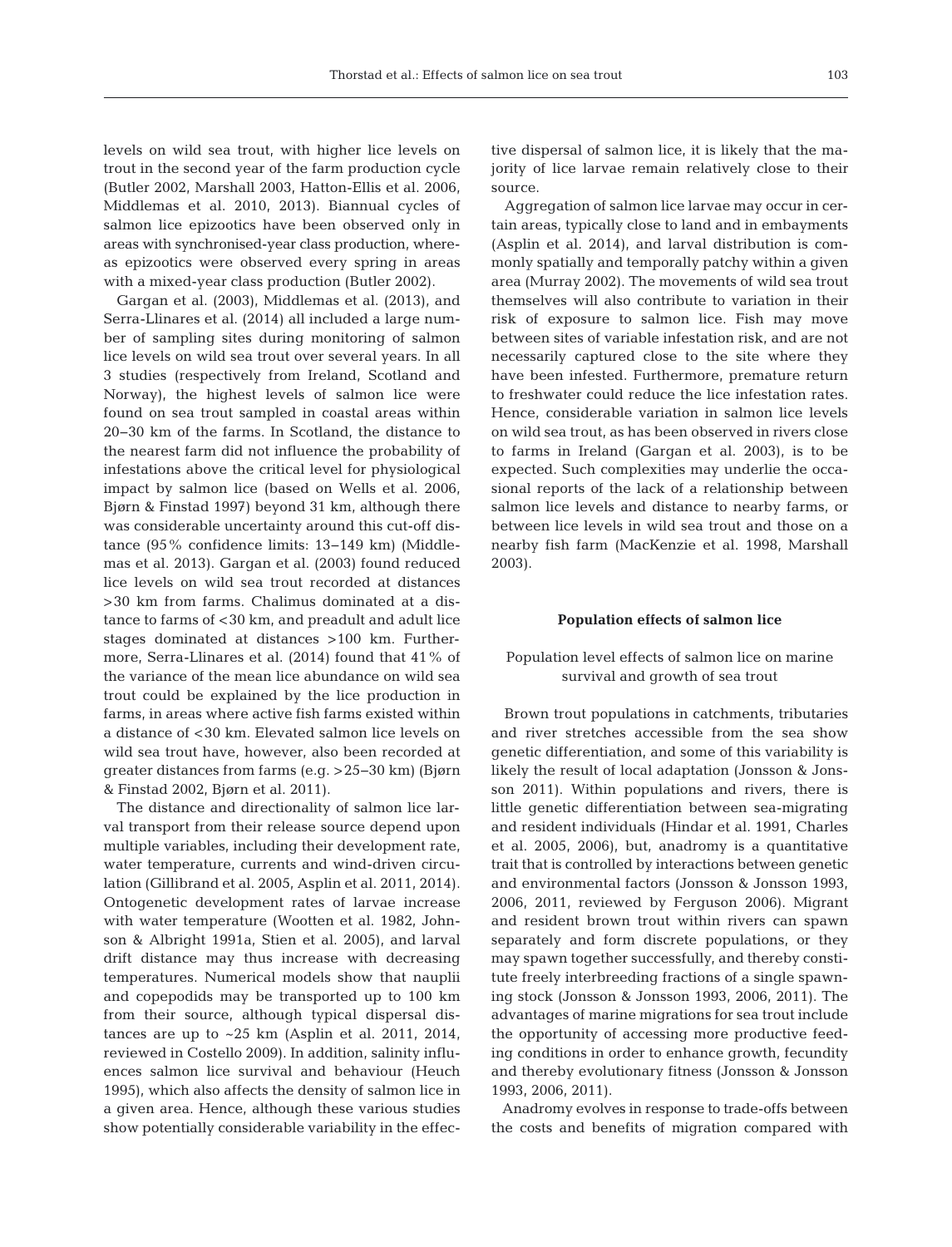residency, and these are balanced through their effect on fitness (Jonsson & Jonsson 1993, 2006, Bohlin et al. 2001, Ferguson 2006, Solomon 2006). A higher growth rate in freshwater, combined with an increase in the migratory cost, can result in a higher proportion of resident trout (Jonsson & Jonsson 2006). Changes in environmental conditions or genes can, therefore, result in a population shift in lifehistory strategy (Jonsson & Jonsson 1993, 2006, Ferguson 2006). The likelihood of moderate heritability of anadromy as a trait, in concert with the higher fecundity of larger sea trout, can result in substantial population changes occurring within perhaps only a few generations. Thus, increases in marine mortality and reduced growth of sea trout induced by salmon lice both can shift the selective balance in favour of the freshwater resident life history.

In contrast to the density-dependent freshwater mortality of sea trout that occurs especially during the earliest embryonic and post-emergence life stages, marine mortality seems not to be density-dependent. Mortality in the freshwater phase therefore can have a population regulating effect, whereas mortality in the marine phase (including that attributable to salmon lice) is not regulatory, but has a population reducing effect (see Milner et al. 2003, Einum & Nislow 2011). Elevated mortality during the freshwater phase can, to a varying extent, be compensated by increased growth and survival of the remaining juveniles, whereas there are no compensatory mechanisms for additional mortality in the marine phase. Hence, elevated rates of marine mortality, such as that induced by salmon lice, can result in a proportional reduction in the number of spawning adults. Because sea-run brown trout typically are females (Jonsson & Jonsson 2011), any additional marine mortality has the potential to affect recruitment even more negatively than would be the case for an equal sex ratio.

Reduced marine survival and growth as a result of increased salmon lice levels in farm intensive areas will likely lead to a decreased frequency of sea-run brown trout, as indicated by Gargan et al. (2006b). Catchments offering poor environmental conditions for brown trout during some periods of the year, for example, due to drought or freezing (Borgstrøm & Heggenes 1988, Järvi et al. 1996, Limburg et al. 2001), may be at risk of losing their brown trout populations if the marine mortality is chronically high. Larger catchments with more suitable year-round conditions for brown trout may not be at such risk, but severe reduction or loss of the sea-run migratory form can result in (1) altered genetic composition of

populations (which may be regarded as the effective loss of a sea trout population and its replacement by a freshwater resident population with differing population genetic characteristics), (2) reduced genetic diversity, and (3) a greater uniformity in life history characteristics. The loss of access to the improved growth opportunities offered by the marine environment also will lead to a lower abundance of brown trout and reduced recruitment.

#### Population effects in Ireland

Data for salmon lice intensities on marine salmon farms and wild populations, in addition to observations of the incidence of premature return by sea trout, indicate that salmon lice from marine salmon farms was a significant factor in observed stock collapses in western Ireland in the late 1980s (Tully & Whelan 1993, Tully et al. 1999, Gargan et al. 2003). Data on upstream migration are available since 1970 from the Burrishoole upstream trap and 1985 for the Tawnyard (Erriff) sea trout kelt trap. Rod catch data and trap records from both fisheries indicate a stable sea trout population structure prior to 1989, dominated by a peak of finnock (sea trout that return to freshwater in the autumn, following a few months at sea), a second peak of maiden sea trout (fish that had spent the previous winter at sea), some older fish and previous return spawners (Poole et al. 1996, Gargan 2000). Subsequent to the 1989 sea trout stock decline in western Ireland there was a marked reduction in the number and proportions of sea age classes, and the stocks were characterised by low returns of finnock and fewer veteran sea trout in the older age classes (Whelan 1993, Poole et al. 1996, Gargan 2000, Poole et al. 2006). The number of ova deposited by sea trout in the Burrishoole system, estimated to range between 0.49 and 1.61 million before 1987, decreased to  $< 60 000$  by 2000 and showed a minimum of 27 500 in 2003 (Poole et al. 2006). O'Farrell et al. (1989) estimated that the percentage contribution to ova deposition of 0-sea age fish was  $5.6\%$ , whereas that of 1-sea age trout was 41% and 2-sea age fish and older contributed 54% to ova deposition. Hence, reduced marine survivorship of larger, older spawners that contribute disproportionately to overall egg deposition can exert considerable and rapid impacts at the population level.

Prior to the onset of marine salmon aquaculture in the Burrishoole system, western Ireland, the percentage of sea trout smolts that survived to return as 0+ sea age finnock in the same year ranged from 11 to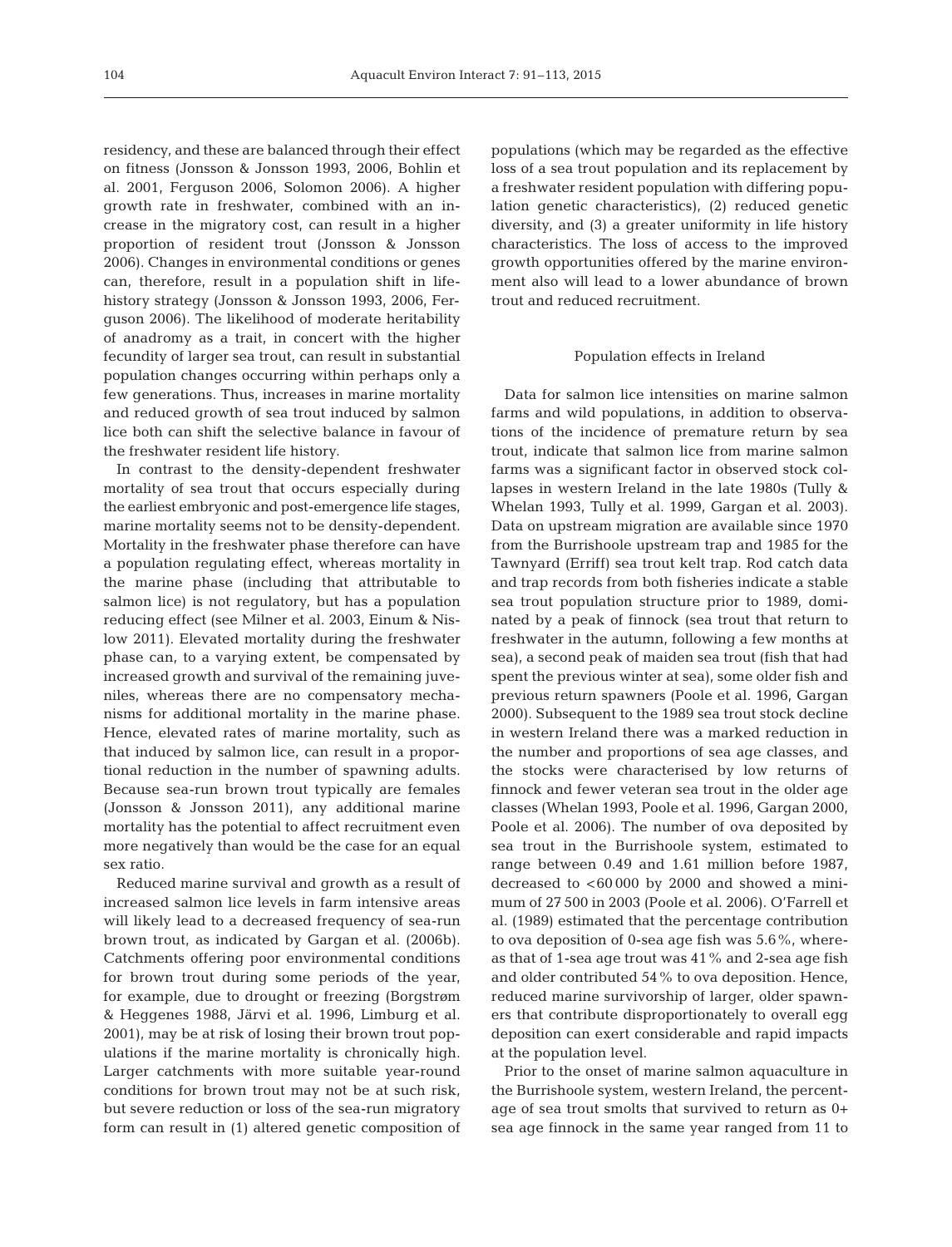32%, with a historical mean of 21%. Throughout the 1990s (i.e. subsequent to introduction of salmon farming) there was a saw-tooth pattern of finnock return rates, whereby the mean return rate for this period (excluding 1999) was three times lower (6.8%) than the historical average (Poole et al. 2006). Data from 2 other trap facilities in western Ireland (Owengowla and Invermore) indicate a marine survival rate of <2% in the majority of the years during this period (Gargan et al. 2006b). The highest marine survival (19%) for these 2 traps was observed on the Owengowla in 1994, coinciding with whole-bay spring fallowing of salmon aquaculture. Although survival estimates under circumstances of local farm fallowing would require replication in multiple years and locations, these data strongly indicate that salmon lice from marine Atlantic salmon farms made an important contribution to the sea trout stock decline on Ireland's west coast (Tully & Whelan 1993 Gargan et al. 2003, 2006b, Poole et al. 2006).

Since 1974, the sea trout rod catch has been monitored for 18 west coast fisheries in the Connemara district (Fig. 4). The data show a decline during 1987−1988, from ~10 000 fish caught every year in the 1970s and and early 1980s, to only 240 fish caught in 1990 (Whelan & Poole 1996, Gargan et al. 2006a) (Fig. 4). Sampling of sea trout in estuaries was initiated in the Irish mid-west in 1990, and sea trout post-smolts were recorded in all rivers with high levels of predominantly juvenile salmon lice stages (Tully et al. 1993b). This documented decline in sea trout rod catch coincided with the development of salmon aquaculture in western Ireland during the mid-1980s, and has been linked to salmon lice infestation on sea trout (Tully & Whelan 1993, Tully et al. 1999, Gargan et al. 2003). However, in determining whether any reduction in rod catch is reflective of an overall reduction in sea trout stock size, it is important to consider catch per unit effort (CPUE) for the fishery. In this context, the 'catch and release' by-law introduced in western Ireland in 1990 may have affected angling effort for some fisheries. Based on analysis of sea trout rod catch and effort data (CPUE), Gargan et al. (2006b) found that the sea trout catch decline recorded between 1988 and 1990 was not related to reduced angling effort, but that a marked reduction in CPUE had indeed occurred.

Following a decline in sea trout stocks in 2 Irish fisheries, Gargan et al. (2006b) recorded that substantial sea trout smolt runs continued for a number of years despite the very small numbers of adult trout returning from the sea. Trend analysis indicated a reduction in sea trout smolt output from both fish-



Fig. 4. Sea trout rod catches for 18 fisheries in the Connemara district in western Ireland during 1974−2014. Data from 1990 and onwards are based on catch and release angling

eries over the study period, which suggested that although freshwater resident trout contribute significantly to sea trout smolt runs, a reduction in smolt output can be expected after a relatively short period of very poor marine survival. If the individuals that adopted the anadromous strategy had very low marine survival, there would be selection in favour of those with higher genetic propensity for freshwater residence. The declining numbers of smolts produced by the freshwater stock therefore could be explained by such selection against the anadromous life history strategy within a population (Gargan et al. 2006b).

#### Population effects in Scotland

In Scotland, during the late 1980s, unprecedented declines in sea trout rod fisheries were recorded throughout the west coast region (Walker 1994, Northcott & Walker 1996). Butler & Walker (2006) reported a collapse and a marked shift in population structure of the River Ewe rod-caught sea trout beginning in 1988, linked to salmon lice epizootics following the establishment of salmon farms near the river mouth in the marine embayment of Loch Ewe. Between 1980 and the period 1997−2001, maximum sea age fell from 11 to 5 yr and marine growth rates declined. Butler (2002) further estimated that farmed salmon was probably the primary source of salmon lice (78−97% of parasites) on wild salmon and sea trout populations, and that aqua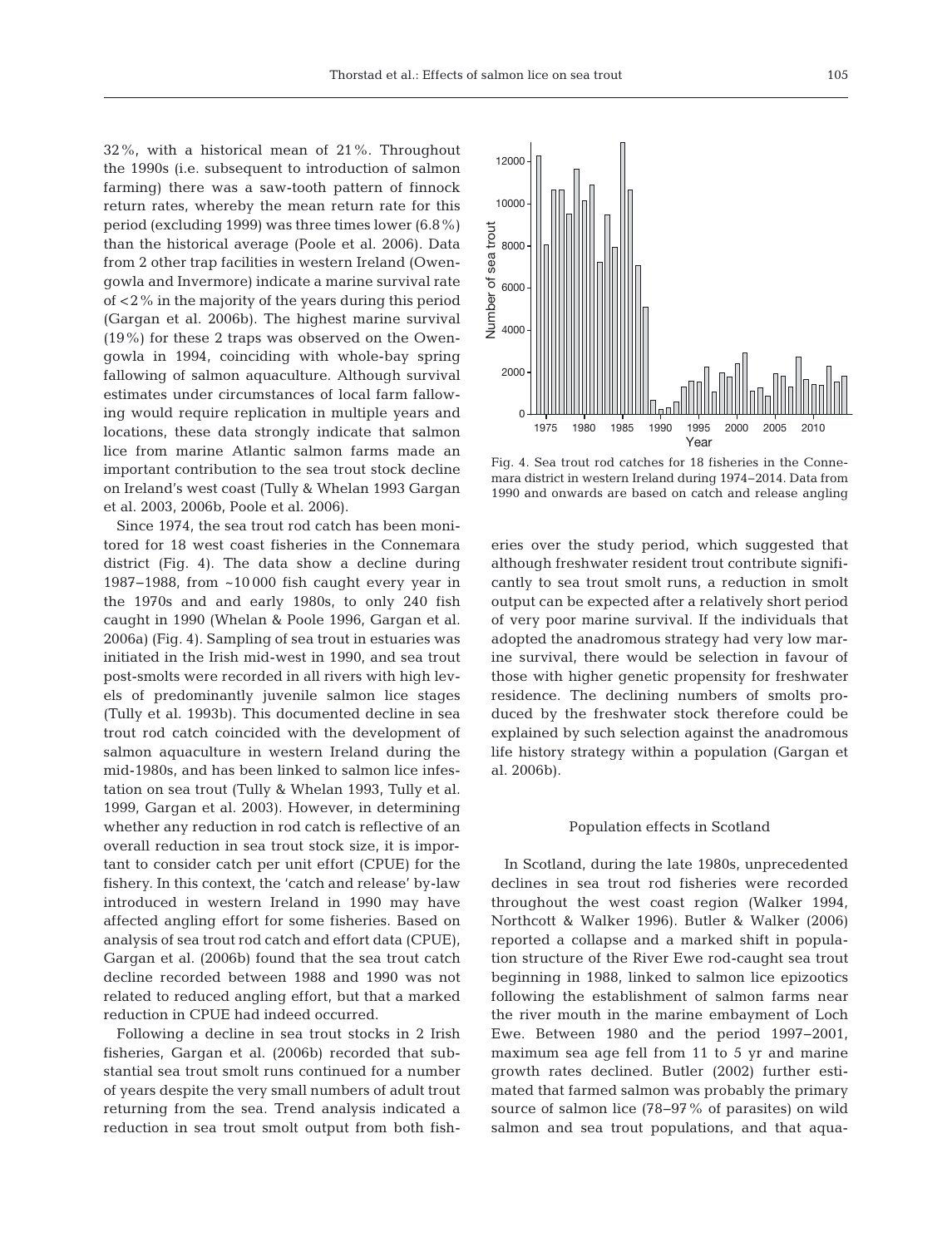culture facilities comprised the major source of lice to emigrating smolts in springtime on the west coast of Scotland. Taken together, the changes in the River Ewe stock structure could be related to declines in marine growth and survival, which were deduced to have been at least partly attributable to salmon lice epizootics emanating from salmon farms in the adjacent coastal waters (Butler & Walker 2006). This contention was supported by Walker et al. (2006) in comparing contemporaneous catch data for east coast Scotland sea trout stocks. The east coast of Scotland has been essentially free of commercial salmon farming throughout the history of the industry, and sea trout stock structure there remained stable over the same period that the west coast collapses were reported. Further corroborative reports of contemporaneous collapses in other, smaller, sea trout fisheries in the west of Scotland include those for rivers draining into Loch Torridon (McKibben & Hay 2004).

Notwithstanding the clear contrasts in these sea trout stock assessments for east (non-farmed) versus west (farmed) coasts regions, it has to be acknowledged also that the presence or absence of salmon farming is not the only difference between these coastlines. Ideally, comparisons would be drawn be tween areas or rivers in farmed and non-farmed regions within the Scottish west coast itself; but the development history and extent of the industry is such that suitably large non-farmed, or 'nonimpacted' areas are not present. Furthermore, even drawing comparisons among specific sea lochs within western Scotland is fraught with difficulty because of the problem of pseudoreplication—no two sea lochs are identical in terms of their size, depth or hydrography. The absence of extensive areas of western Scotland without salmon farming, and which might be designated as 'controls' for experimental comparison with salmon farm 'impacted' areas, has proven to be a major obstacle to scientists investigating the likely impacts of salmon farming on adjacent wild stocks of sea trout and salmon. The Scottish Salmon Producers Organisation does provide publicly available summary statistics on their website (www. scottishsalmon.co.uk/fish-health-management-reportjanuary-to-march-2015) for the monthly average abundance of adult female parasites on farmed salmon stocks in Scotland. Whilst these summary data can be informative of the overall status of sea lice abundances on farmed stocks, they are summarised by geographic area for 30 regions and lack resolution. Furthermore, the lack of access for scientists to detailed data (e.g. lice levels, and number and size of fish held in particular fish farms) hampers analyses of the likely impacts of salmon farming on local wild sea trout and Atlantic salmon stocks.

Whilst no marine survival data exist for Scottish west coast rivers prior to the sea trout collapse in the late 1980s, low smolt-to-finnock marine survival rates of 0.8−8.1% and 1.0−4.6% were also recorded for the rivers Tournaig and Shieldaig, respectively, over the period 1999−2001 (Butler & Walker 2006) and have been related to salmon lice infestation. Butler & Walker (2006) noted an increase in the abundance of resident (non-anadromous) trout following the sea trout stock collapse in the River Ewe system in western Scotland. Given the reductions in egg deposition resulting from the collapse in adult sea trout abundances, it is possible that lack of competition, and related improvements in freshwater growth rates, might lead to a greater prevalence of freshwaterresident trout in some impacted populations (Butler & Walker 2006).

## Population effects in Norway

Sea trout from the majority of sampled sites along the Norwegian coast from Hordaland to Finnmark had salmon lice levels that indicated moderate or high mortality in 2011−2013 (data from the national monitoring programme) (Taranger et al. 2015). The infection levels of salmon lice on anadromous brown trout in the central and outer regions of the intensively farmed Hardangerfjord are among the highest observed in Norway (Skaala et al. 2014b). From 2001 to 2011, all descending smolts and returning sea trout in River Guddalselva, in the central region of Hardangerfjord, were captured in traps, and the smolts were individually tagged (Skaala et al. 2014a). Samples of the emigrant smolt cohorts were treated with Substance EX to prevent early salmon lice infestation. The results show a very low marine survival rate of only 0.6−3.4% for tagged smolts, with the highest survival rates in years with the lowest registrations of farm salmon lice in springtime. The survival rates of Substance EX-treated smolts and controls were respectively  $3.41\%$  and  $1.76\%$ . Although both these levels of survival are low, they indicate the extent to which spawning abundances of adult sea trout may be reduced in local populations (i.e. in this case by almost one half).

Bjørn et al. (2001) quantified salmon lice levels on sea trout at 2 sites in northern Norway; one 'exposed' area subject to extensive salmon farming was compared with an 'unexposed' area with little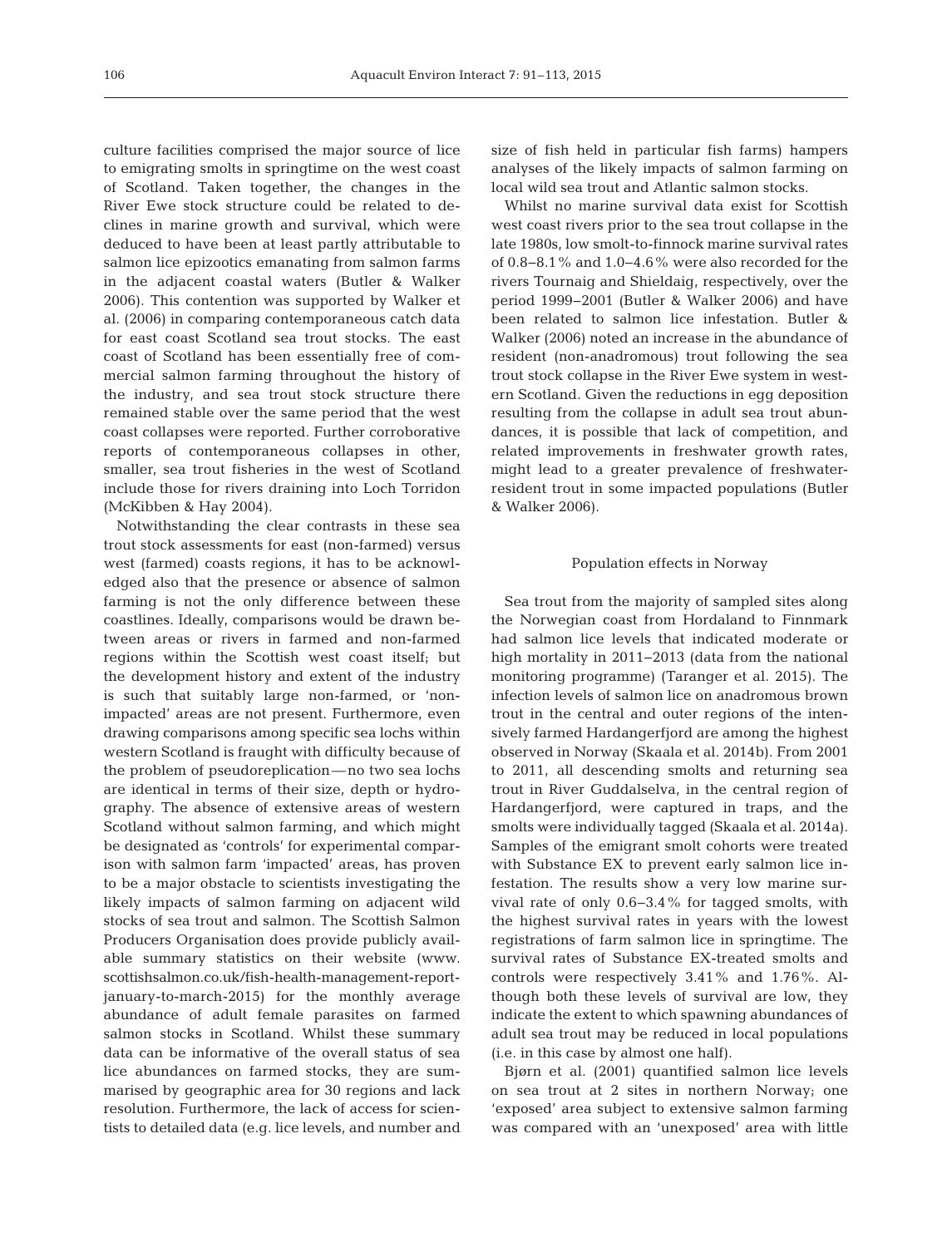farming activity. At the exposed location, 47% of the fish caught in freshwater and 32% of those captured at sea carried salmon lice at intensities above the level that has been shown to induce mortality in laboratory experiments (Bjørn & Finstad 1997). Bjørn et al. (2001) concluded that excessive mortality of the most heavily-infested post-smolts most likely occurred in that study area and that high salmon lice levels may therefore have profound negative effects upon wild populations of sea trout.

## Genetic differences among sea trout populations and effects of salmon lice

The effects of salmon lice on sea trout populations may vary according to the genetic structure of a target population. In this regard, Glover et al. (2001) recorded a clear difference in susceptibility to salmon lice between fish from a freshwater resident brown trout population and an anadromous population when exposed to salmon lice in a laboratory experiment, as measured by their respective salmon lice abundances. Subsequently, Glover et al. (2003) reported significant differences in the abundance, density, and development rate of salmon lice among 3 sea trout populations in southwest Norway. Their results suggest that the observed differences in sal mon lice level among the 3 sea trout populations reflect host genetic differences. Also in Atlantic salmon, differences in infection level are observed among stocks, which may reflect genetic differences in their susceptibility to sea lice infestation (Glover et al. 2004).

Coughlan et al. (2006) sampled DNA from scales of sea trout in the Burrishoole River, in the west of Ireland, before and at intervals during aquaculture activities. Amongst these samples, allelic variation at a microsatellite marker (Satr-UBA), tightly linked to a locus critical to immune response, was compared with variation at 6 neutral microsatellite loci. No substantial evidence of the variability of a genetic signal for the immune response genes was observed at neutral microsatellite loci. A significant decline in allelic richness and gene diversity at the Satr-UBA marker locus, which preceded a severe sea trout stock collapse, does however appear to be associated with aquaculture activities. These data therefore suggest that salmon farming-mediated disease can indirectly affect the genetic structure of sympatric sea trout populations by reducing variability at major histocompatibility genes.

# **Population-reducing effects on Atlantic salmon: relevance to sea trout**

Experimental studies have been conducted on the mortality of salmon lice on Atlantic salmon postsmolts, comparing fish chemically treated to provide protection from salmon lice with control groups of untreated fish. These field studies have been conducted with the presumption that salmon lice originating from local farm sources might confer increased mortality risk to the untreated control smolts, and that this effect will extend to the wild Atlantic salmon smolt population.

All these studies have found greater return rates of treated salmon smolts, but not in every location or in each year. The estimated average risk ratio of protected fish returning to their natal rivers to spawn compared to unprotected fish ranged from an average 1.14:1 to 1.41:1 (Jackson et al. 2011a,b, 2013, 2014, Gargan et al. 2012, Krkošek et al. 2013, 2014, Skilbrei et al. 2013, Vollset et al. 2014). Within any given release group, a risk ratio of 1.14–1.41:1 reflects that 12−29% fewer unprotected than protected fish ultimately are recaptured as adults. Skilbrei et al. (2013) also showed that grilse were 100 grams heavier when treated, suggesting that a proportion of the surviving individuals were infested with sublethal levels of salmon lice. The most recent study on releases of treated and untreated salmon smolts (Vollset et al. 2014) concluded that salmon lice effects may increase the sea age of returning salmon, either by influencing their age at maturity or by disproportionately increasing mortality amongst those fish that mature early.

These variations in survival estimates may reflect both the variation in treatment efficacy and the variation in actual exposure of the released fish to salmon lice (Skilbrei & Wennevik 2006, Gargan et al. 2012). Because the effect of such treatments is only temporary for the first few weeks of the marine migration, and the acquired dose of the active component will vary among individuals, it is likely that mortality for treated fish underestimates the impact of salmon lice. We should, therefore, be cautious in extrapolating data from single studies to a population level. Nonetheless, comprehensive meta-analyses, long-term studies, and similar results from an increasing number of experimental studies, support that mortalities caused by salmon lice in farm-intensive areas can be expected to result in 12−29% fewer returning Atlantic salmon adult spawners.

Atlantic salmon post-smolts migrate through farmintensive areas in near-coastal areas only in spring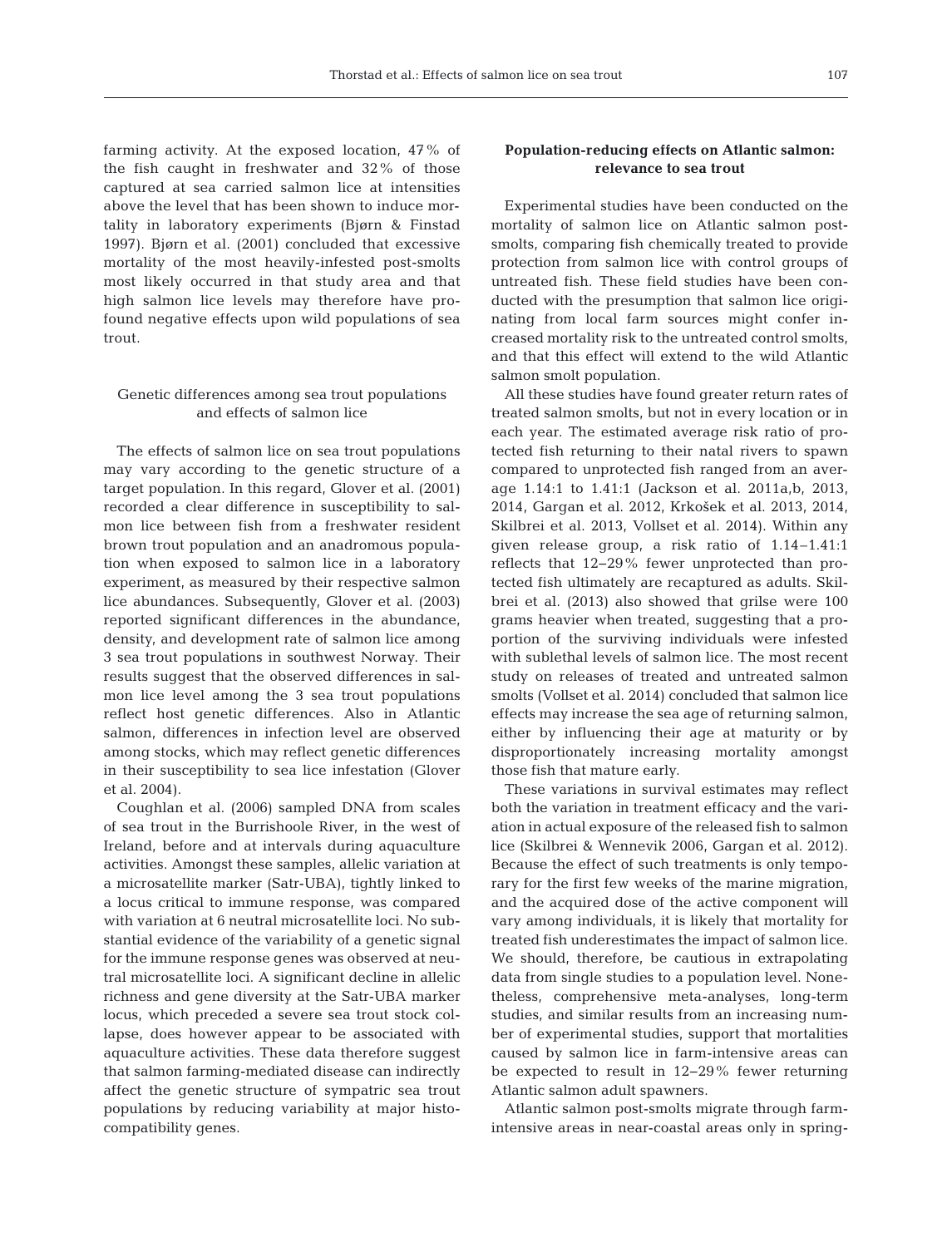time, and perhaps are present there for only a few days or weeks en route to ocean feeding grounds (Thorstad et al. 2011, 2012). The salmon louseinduced mortality impacts from studies of Atlantic salmon should therefore be regarded as minimum estimates for sea trout mortality, if protected and unprotected groups of sea trout were to be compared. Sea trout normally remain for extended periods (weeks, months or sometimes even a year or more) in near-coastal areas. If those coastal areas are characterised by high salmon lice levels, sea trout postsmolts are likely to be more affected by salmon lice than are Atlantic salmon. Sea trout typically migrate downstream and enter the sea for the first time as smolts in spring or early summer, and may return to freshwater in the autumn, following a few months at sea (Fahy 1978, Gargan et al. 2006a, Jonsson & Jonsson 2009). However, sea trout need not return to freshwater after their first summer at sea, but can remain continuously at sea during the summer and winter until they mature and return to freshwater for spawning the following year, or even several years later (Fahy 1978, Jonsson & Jonsson 2009, Skaala et al. 2014a). Since sea trout remain in coastal areas later in the spring and summer months than Atlantic salmon, they are exposed to seasonally higher risks of salmon lice infestation. Finally, sea trout can re main at sea for longer periods than the period of short-term protection provided by the chemical treatment. Accordingly, results from studies applying these kinds of experimental methods to sea trout (e.g. Skaala et al. 2014a) are most likely to be underestimates of the potential for salmon lice-induced mortality.

#### **Knowledge gaps and research needs**

The effect of salmon lice on sea trout is a wellstudied subject, with a large number of published studies available, as shown in this review. The effects of salmon lice on individual sea trout are relatively well documented through both laboratory and field studies. The most important knowledge gaps are related to salmon lice impacts at the population level and in quantifying the reduction in wild sea trout populations arising from increased mortality and reduced growth attributable to salmon lice. The effects of salmon lice on life history traits, especially of sea trout population age structure and size at maturation, and selection against anadromous behaviour in favour of permanent freshwater residence also are not well understood. For robust and informed evaluation of the effects of salmon lice on sea trout populations, field

experiments comparing survival and growth of fish released to the environment following prophylactic treatment against salmon lice should be undertaken. More information also is needed on how salmon lice planktonic larval stages may spread and be dispersed in coastal areas, and on the primary environmental factors that ultimately determine the resultant salmon lice levels on wild sea trout in a given area.

Wild sea trout populations have generally been poorly studied, monitored and mapped, although there is variation in this respect among catchments, regions and countries. With specific regard to the marine environment, the behaviour, migration routes and survival of sea trout are less well understood than for many other salmonid species. Such information is essential when interpreting salmon lice monitoring data on farmed and wild fish, in evaluating the likely efficacy of any adopted mitigation measures and in facilitating the formulation of appropriate and relevant scientific advice on possible mitigation measures.

## **Overall conclusions**

The studies reviewed demonstrate that salmon farming increases the abundance of salmon lice in the marine habitat and there is extensive published evidence that salmon lice in intensively farmed areas have negatively impacted wild sea trout populations. The effects of salmon lice on sea trout include increased marine mortality, changes in migratory be haviour, reduction of marine growth of individual fish, and reduced population sizes. These conclusions are based on:

(1) Studies of salmon lice impacts on individual sea trout in laboratory and field studies documenting host tissue damage, osmoregulatory dysfunction and other physiological stress responses, reduced growth, and increased susceptibility to secondary microbial infections and reduced disease resistance;

(2) Documentation of premature return to freshwater of sea trout carrying high levels of salmon lice. Premature return may facilitate individual survival and recovery from infestation in the short term, but does compromise growth potential, and thereby future fecundity, as well as impairing the immune defence system;

(3) Catch statistics and routine population monitoring utilizing in-river traps that have indicated changes in population abundance, age structure and altered life history characteristics in association with the onset and development of salmon farming in the adjacent environment;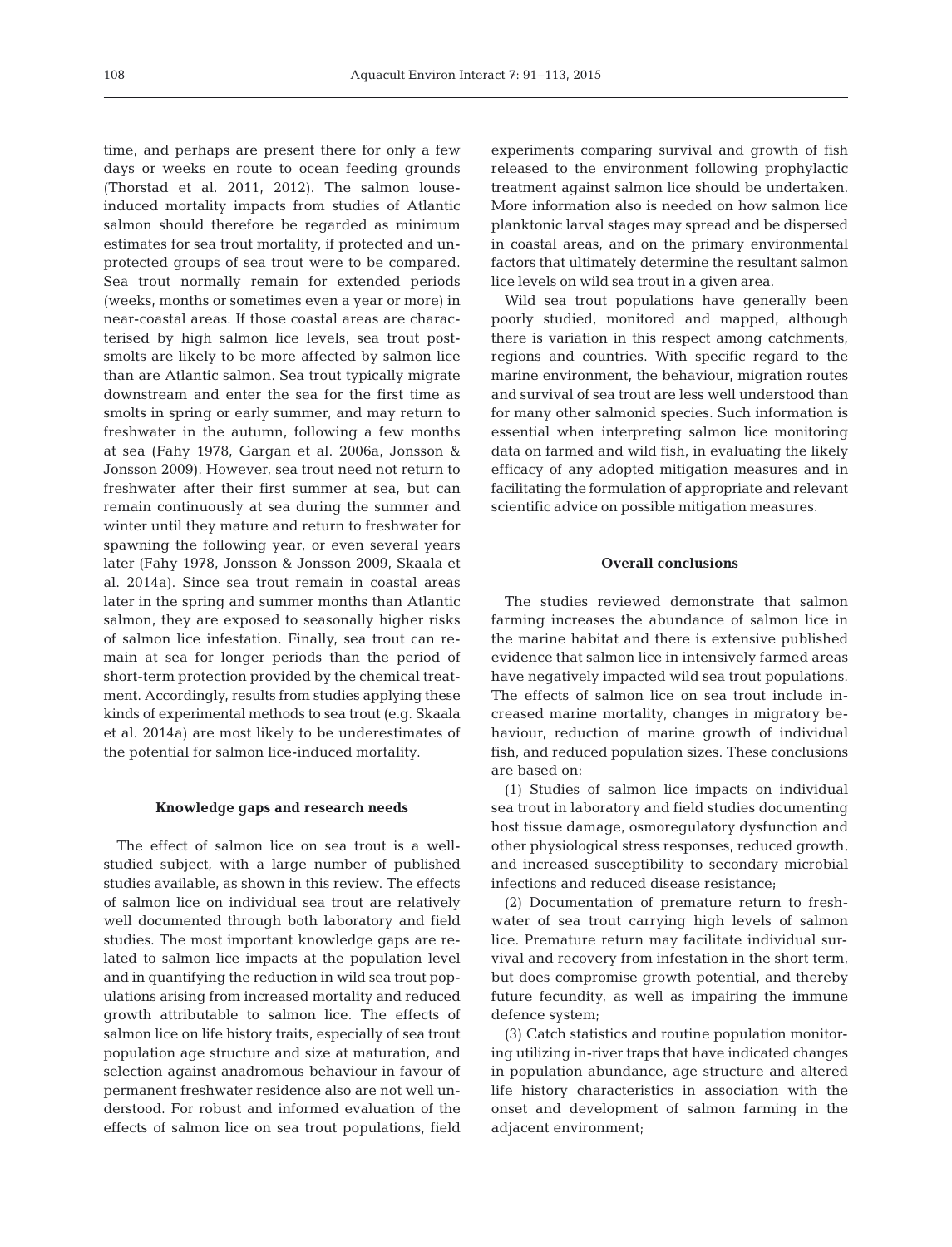(4) Monitoring of salmon lice levels on wild fish in relation to spatiotemporal variation in salmon farming intensity and biomass producton;

(5) Indications of population-level effects on sea trout derived from monitoring of salmon lice levels threshold levels known to induce physiological compromise and mortality of individual fish.

Because the brown trout is a partially migrating species, reduced marine growth and increased marine mortality will reduce the benefit of marine mi grations for individuals in anadromous populations. Potentially, this could result in the loss of anadroanadromy is crucial in catchments with environmental conditions unsuitable for brown trout during some periods of the year. Large rivers and catchments with a risk of total loss of brown trout, but a severe reduction in the incidence of the anadromous life history strategy may result in altered genetic composition of a trout population, the establishment of populations characterised by freshwater residency, and perhaps reduced overall genetic diversity with less variable life-history characteristics. The loss of the enhanced growth opportunities offered by the marine environ-[Bjørn PA, Sivertsgård R, Finstad B, Nilsen R, Serra-Llinares](http://dx.doi.org/10.3354/aei00023) ➤ ment may also lead to a lower local abundance of brown trout, altered life-history traits, lowered recruitment and loss of the large veteran migrants popular among fishers. To sustain and enhance sea trout populations, and to ensure a harvestable surplus for fisheries, salmon lice levels need to be reduced in many farm-intensive areas compared to present levels.

*Acknowledgements.* The project was funded by The Norwegian Seafood Research Fund (FHF, project number 900950). We thank Kjell Maroni (FHF) for co-operation. We also thank Torgeir B. Havn (NINA) for help with editing of references and the NINA library, especially Ruth Bergmann, for accessing literature. Morten A. Bergan (NINA), Jan G. Davidsen (Norwegian University of Science and Technology, NTNU), Geir Magne Knutsen (Bremnes Seashore AS), Ketil Rykhus (Norwegian Seafood Federation, FHL), Ola commenting on earlier drafts of the manuscript.

#### LITERATURE CITED

- Asplin L, Boxaspen KK, Sandvik AD (2011) Modeling the distribution and abundance of planktonic larval stages of *Lepeophtheirus salmonis* in Norway. In:Jones S, Barnes R (eds) Salmon lice: an integrated approach to understanding parasite abundance and distribution. Wiley-Blackwell, Oxford, p 31−50
- ▶ [Asplin L, Johnsen IA, Sandvik AD, Albretsen J, Sundfjord V,](http://dx.doi.org/10.1080/17451000.2013.810755)

Aure J, Boxaspen K (2014) Dispersion of salmon lice in the Hardangerfjord. Mar Biol Res 10:216-225

- ► [Birkeland K \(1996\) Consequences of premature return by](http://dx.doi.org/10.1139/f96-231) sea trout (*Salmo trutta*) infested with the salmon louse (Lepeophtheirus salmonis Krøyer): migration, growth, and mortality. Can J Fish Aquat Sci 53: 2808−2813
- on wild fish in relation to experimentally determined [Birkeland K, Jakobsen PJ \(1997\) Salmon lice,](http://dx.doi.org/10.1023/A%3A1007354632039) *Lepeoph-*➤ *theirus salmonis*, infestation as a causal agent of premature return to rivers and estuaries by sea trout, *Salmo trutta*, juveniles. Environ Biol Fishes 49: 129−137
	- Bjørn PA, Finstad B (1997) The physiological effects of salmon lice infection on sea trout post smolts. Nord J Freshw Res 73:60-72
	- ► [Bjørn PA, Finstad B \(1998\) The development of salmon lice](http://dx.doi.org/10.1139/cjz-76-5-970) (*Lepeophtheirus salmonis*) on artificially infected post smolts of sea trout (*Salmo trutta*). Can J Zool 76: 970−977
- mous sea trout populations, and the possibility for [Bjørn PA, Finstad B \(2002\) Salmon lice,](http://dx.doi.org/10.1006/jmsc.2001.1143) *Lepeophtheirus* ➤ *salmonis* (Krøyer), infestation in sympatric populations of Arctic char, *Salvelinus alpinus* (L.), and sea trout, *Salmo trutta* (L.), in areas near and distant from salmon farms. ICES J Mar Sci 59:131-139
- suitable year-round conditions may not be subject to  $\quadblacktriangleright$  [Bjørn PA, Finstad B, Kristoffersen R \(2001\) Salmon lice infec](http://dx.doi.org/10.1046/j.1365-2109.2001.00627.x)tion of wild sea trout and Arctic char in marine and freshwaters: the effects of salmon farms. Aquacult Res 32: 947−962
	- [Bjørn PA, Finstad B, Kristoffersen R, McKinley RS, Rikard-](http://dx.doi.org/10.1093/icesjms/fsl029)➤ sen AH (2007) Differences in risks and consequences of salmon louse, *Lepeophtheirus salmonis* (Krøyer), infestation on sympatric populations of Atlantic salmon, brown trout and Arctic charr within northern fjords. ICES J Mar Sci 64: 386−393
	- RM, Kristoffersen R (2011) Area protection may reduce salmon louse infection risk to wild salmonids. Aquacult Environ Interact 1:233-244
	- ► [Bohlin T, Pettersson J, Degerman E \(2001\) Population den](http://dx.doi.org/10.1046/j.1365-2656.2001.00466.x)sity of migratory and resident brown trout (*Salmo trutta*) in relation to altitude: evidence for a migration cost. J Anim Ecol 70: 112−121
		- Borgstrøm R, Heggenes J (1988) Smoltification of sea trout (*Salmo trutta*) at short length as an adaptation to extremely low summer stream flow. Pol Arch Hydrobiol 35: 375−384
	- ► [Boxaspen K \(2006\) A review of the biology and genetics of](http://dx.doi.org/10.1016/j.icesjms.2006.04.017) sea lice. ICES J Mar Sci 63: 1304−1316
	- ▶ [Boxshall GA \(1974\) Infections with parasitic copepods in](http://dx.doi.org/10.1017/S0025315400058598) North Sea marine fishes. J Mar Biol Assoc UK 54: 355−372
		- Brandal PO, Egidius E, Romslo I (1976) Host blood: a major food component for the parasitic copepod *Lepeophthei rus salmonis* Kröyeri, 1838 (Crustacea:Caligidae). Norw J Zool 24: 341−343
- Ugedal (NINA) and 3 anonymous reviewers are thanked for  $\triangleright$  [Bricknell IR, Dalesman SJ, O'Shea B, Pert CC, Luntz AJM](http://dx.doi.org/10.3354/dao071201) (2006) Effect of environmental salinity on sea lice *Lepeo phtheirus salmonis* settlement success. Dis Aquat Org 71: 201−212
	- ▶ [Bush AO, Lafferty KD, Lotz JM, Shostak AW \(1997\) Para](http://dx.doi.org/10.2307/3284227)sitology meets ecology on its own terms: Margolis et al. revisited. J Parasitol 83:575−583
	- ▶ [Butler JRA \(2002\) Wild salmonids and sea louse infestations](http://dx.doi.org/10.1002/ps.490) on the west coast of Scotland: sources of infection and implications for the management of marine salmon farms. Pest Manag Sci 58:595-608
		- Butler JRA, Walker AF (2006) Characteristics of the sea trout *Salmo trutta* (L.) stock collapse in the River Ewe (Wester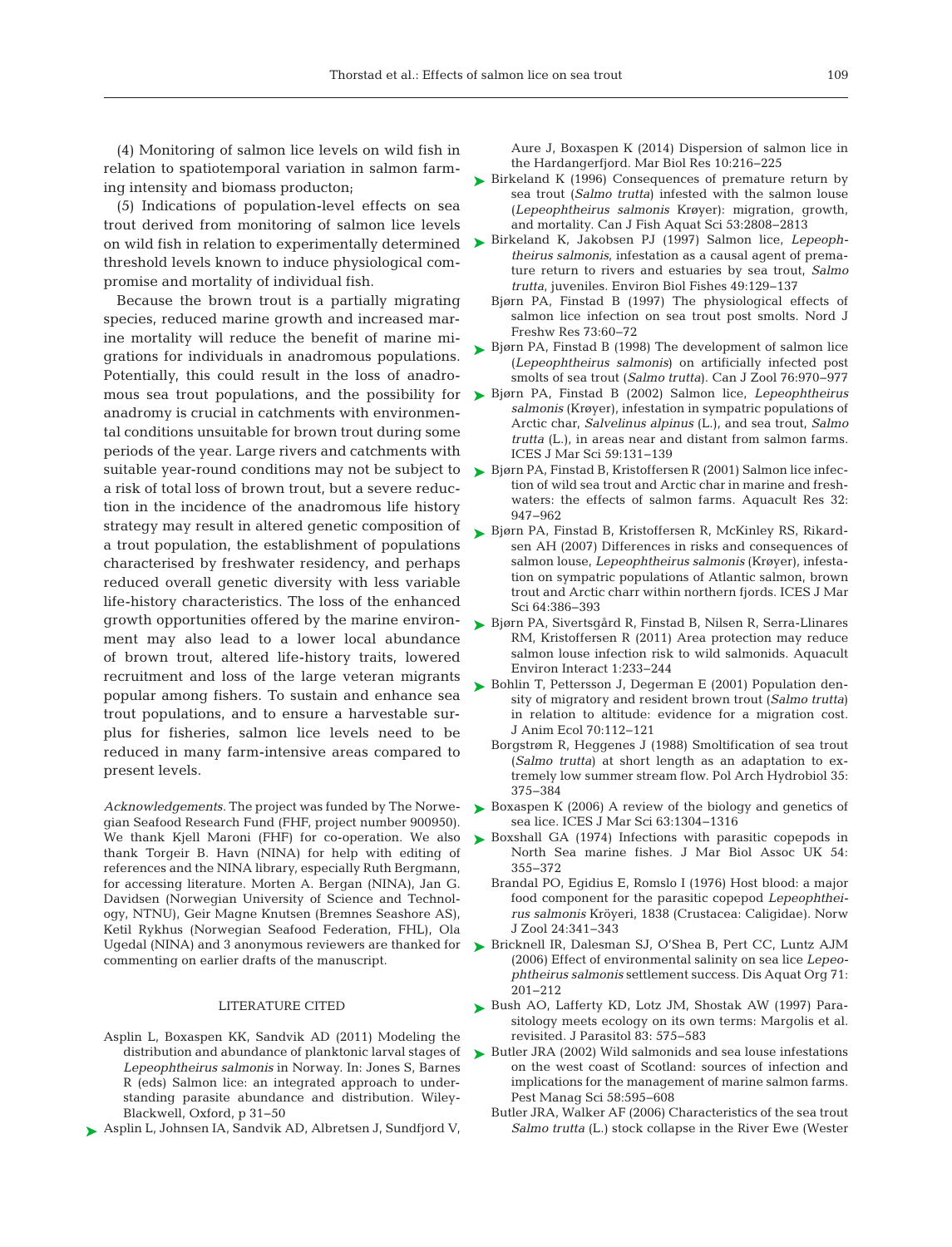(eds) Sea trout: biology, conservation and management. Blackwell, Oxford, p 45−59

- ► [Byrne CJ, Holland C, Tully O \(1999\) Metazoan parasite com](http://dx.doi.org/10.1051/alr%3A2005006)munity structure of sea trout on the west coast of Ireland. J Fish Biol 55: 127−134
	- Charles K, Guyomard R, Hoyheim B, Ombredane D, Bag linière JL (2005) Lack of genetic differentiation between anadromous and resident sympatric brown trout (*Salmo trutta*) in a Normandy population. Aquat Living Resour 18: 65−69
- [Charles K, Roussel JM, Lebel JM, Baglinière JL \(2006\)](http://dx.doi.org/10.1111/j.1600-0633.2006.00149.x) ➤ Genetic differentiation between anadromous and freshwater resident brown trout (*Salmo trutta* L.): insights obtained from stable isotope analysis. Ecol Freshwat Fish 15: 255−263
- ► [Costello MJ \(2006\) Ecology of sea lice parasitic on farmed](http://dx.doi.org/10.1016/j.pt.2006.08.006) and wild fish. Trends Parasitol 22: 475−483
- [Costello MJ \(2009\) How sea lice from salmon farms may](http://dx.doi.org/10.1098/rspb.2009.0771) ➤ cause wild salmonid declines in Europe and North America and be a threat to fishes elsewhere. Proc R Soc B 276: 3385−3394
- [Coughlan J, McGinnity P, O'Farrell B, Dillane E and others](http://dx.doi.org/10.1016/j.icesjms.2006.03.025) ➤ (2006) Temporal variation in an immune response gene (MHC 1) in anadromous *Salmo trutta* in an Irish river before and during aquaculture activities. ICES J Mar Sci 63: 1248−1255
- [Davidsen JG, Rikardsen AH, Thorstad EB, Halttunen E and](http://dx.doi.org/10.1139/cjfas-2012-0352) ➤ others (2013) Homing behaviour of Atlantic salmon (*Salmo salar*) during final phase of marine migration and river entry. Can J Fish Aquat Sci 70: 794−802
- ► [Dawson LHJ \(1998\) The physiological effects of salmon lice](http://dx.doi.org/10.1006/jmsc.1997.0358) (*Lepeophtheirus salmonis*) infections on returning postsmolt sea trout (*Salmo trutta* L.) in western Ireland, 1996. ICES J Mar Sci 55: 193−200
	- Dawson LHJ, Pike AW, Houlihan DF, McVicar AH (1997) Comparison of the susceptibility of sea trout (*Salmo trutta* L.) and Atlantic salmon (*Salmo salar* L.) to sea lice (*Lepeophtheirus salmonis* (Krøyer, 1837)) infections. ICES J Mar Sci 54: 1129−1139
- ▶ [Dawson LHJ, Pike AW, Houlihan DF, McVicar AH \(1998\)](http://dx.doi.org/10.3354/dao033179) Effects of salmon lice *Lepeophtheirus salmonis* on sea trout *Salmo trutta* at different times after seawater transfer. Dis Aquat Org 33: 179−186
	- Einum S, Nislow KH (2011) Variation in population size through time and space: theory and recent empirical advances from Atlantic salmon. In: Aas  $\varnothing$ , Einum S, Klemetsen A, Skurdal J (eds) Atlantic salmon ecology. Wiley-Blackwell, Oxford, p 277−298
	- Evans DH (1979) Fish. In: Maloiy GMO (ed) Comparative physiology of osmoregulation in animals, Vol 1. Academic Press, New York, NY, p 305−390

► [Fahy E \(1978\) Variation in some biological characteristics of](http://dx.doi.org/10.1111/j.1095-8649.1978.tb03420.x) British sea trout, *Salmo trutta* L. J Fish Biol 13: 123−138

- Ferguson A (2006) Genetics of sea trout, with particular reference to Britain and Ireland. In: Harris G, Milner N (eds) Sea trout: biology, conservation and management. Blackwell, Oxford, p 157−182
- Finstad B, Bjørn PA (2011) Present status and implications of salmon lice on wild salmonids in Norwegian coastal zones. In: Jones S, Barnes R (eds) Salmon lice: an integrated approach to understanding parasite abundance and distribution. Wiley-Blackwell, Oxford, p 281−305
- Finstad B, Jonsson N (2001) Factors influencing the yield of smolt releases in Norway. Nord J Freshw Res 75:37-55
- Ross, Scotland), in 1988-2001. In: Harris G, Milner N  $\blacktriangleright$  [Finstad B, Bjørn PA, Nilsen ST \(1995\) Survival of salmon](http://dx.doi.org/10.1111/j.1365-2109.1995.tb00871.x) lice, *Lepeophtheirus salmonis* Krøyer, on Arctic charr, *Salvelinus alpinus* (L.), in fresh water. Aquacult Res 26: 791−795
	- ► [Finstad B, Kroglund F, Strand R, Stefansson SO and others](http://dx.doi.org/10.1016/j.aquaculture.2007.10.019) (2007) Salmon lice or suboptimal water quality — reasons for reduced postsmolt survival? Aquaculture 273: 374−383
		- Finstad B, Bjørn PA, Todd CD, Whoriskey F, Gargan PG, Forde G, Revie C (2011) The effect of sea lice on Atlantic salmon and other salmonid species. In: Aas  $\varnothing$ , Einum S, Klemetsen A, Skurdal J (eds) Atlantic salmon ecology. Wiley-Blackwell, Oxford, p 253−276
	- [Fjørtoft HB, Borgstrøm R, Skaala Ø \(2014\) Differential](http://dx.doi.org/10.1080/17451000.2013.810753) ➤ changes in growth patterns of anadromous brown trout and Atlantic salmon from the River Etneelva over a 25 year period. Mar Biol Res 10: 301−307
		- Gargan P (2000) The impact of the salmon louse (*Lepeo phtheirus salmonis*) on wild salmonid stocks in Europe and recommendations for effective management of sea lice on salmon farms. In:Gallaugher P, Orr C (eds) Aquaculture and the protection of wild salmon. Workshop Proceedings, July 2000, Simon Fraser University, Vancouver, p 37−46
		- Gargan PG, Tully O, Poole WR (2003) The relationship between sea lice infestation, sea lice production and sea trout survival in Ireland, 1992-2001. In: Mills D (ed) Salmon at the edge. Proc 6th Int Atlantic Salmon Symp, Edinburgh, UK, July 2002. Blackwell Science, Oxford, p 119−135
		- Gargan PG, Poole WR, Forde G (2006a) A review of the status of Irish sea trout stocks. In: Harris G, Milner N (eds) Sea trout: biology, conservation and management. Blackwell, Oxford, p 25−44
		- Gargan PG, Roche WK, Forde GP, Ferguson A (2006b) Characteristics of the sea trout (*Salmo trutta* L.) stocks from the Owengowla and Invermore fisheries, Connemara, Western Ireland, and recent trends in marine survival. In: Harris G, Milner N (eds) Sea trout: biology, conservation and management. Blackwell, Oxford, p 60−75
	- ► [Gargan PG, Forde G, Hazon N, Russell DF, Todd CD \(2012\)](http://dx.doi.org/10.1139/f2011-155) Evidence for sea-lice induced marine mortality of Atlantic salmon (*Salmo salar*) in western Ireland from experimental releases of ranched smolts treated with emamectin benzoate. Can J Fish Aquat Sci 69:343–353
		- Gillibrand P, Hay D, Penston M, Murray A (2005) Sea lice and sea trout. Are salmon farms causing increased parasitism on wild salmonids in Scotland? Ocean Challenge 14: 24−30
	- ▶ [Gjelland KØ, Serra-Llinares RM, Hedger RD, Arechavala-](http://dx.doi.org/10.3354/aei00105)Lopez P and others (2014) Effects of salmon lice infection on the behaviour of sea trout in the marine phase. Aquacult Environ Interact 5: 221−233
	- [Glover KA, Nilsen F, Skaala Ø, Taggart JB, Teale AJ \(2001\)](http://dx.doi.org/10.1111/j.1095-8649.2001.tb00216.x) ➤ Differences in susceptibility to sea lice infection between a sea run and a freshwater resident population of brown trout. J Fish Biol 59: 1512−1519
	- [Glover KA, Skaala Ø, Nilsen F, Olsen R, Teale AJ, Taggart](http://dx.doi.org/10.1016/S1054-3139(03)00088-2) ➤ JB (2003) Differing susceptibility of anadromous brown trout (*Salmo trutta* L.) populations to salmon louse (*Lepeophtheirus salmonis* (Krøyer, 1837)) infection. ICES J Mar Sci 60:1139-1148
	- $\blacktriangleright$  Glover KA, Hamre LA, Skaala  $\varnothing$ , Nilsen F (2004) A comparison of sea louse (*Lepeo-phtheirus salmonis*) infection levels in farmed and wild Atlantic salmon (*Salmo salar*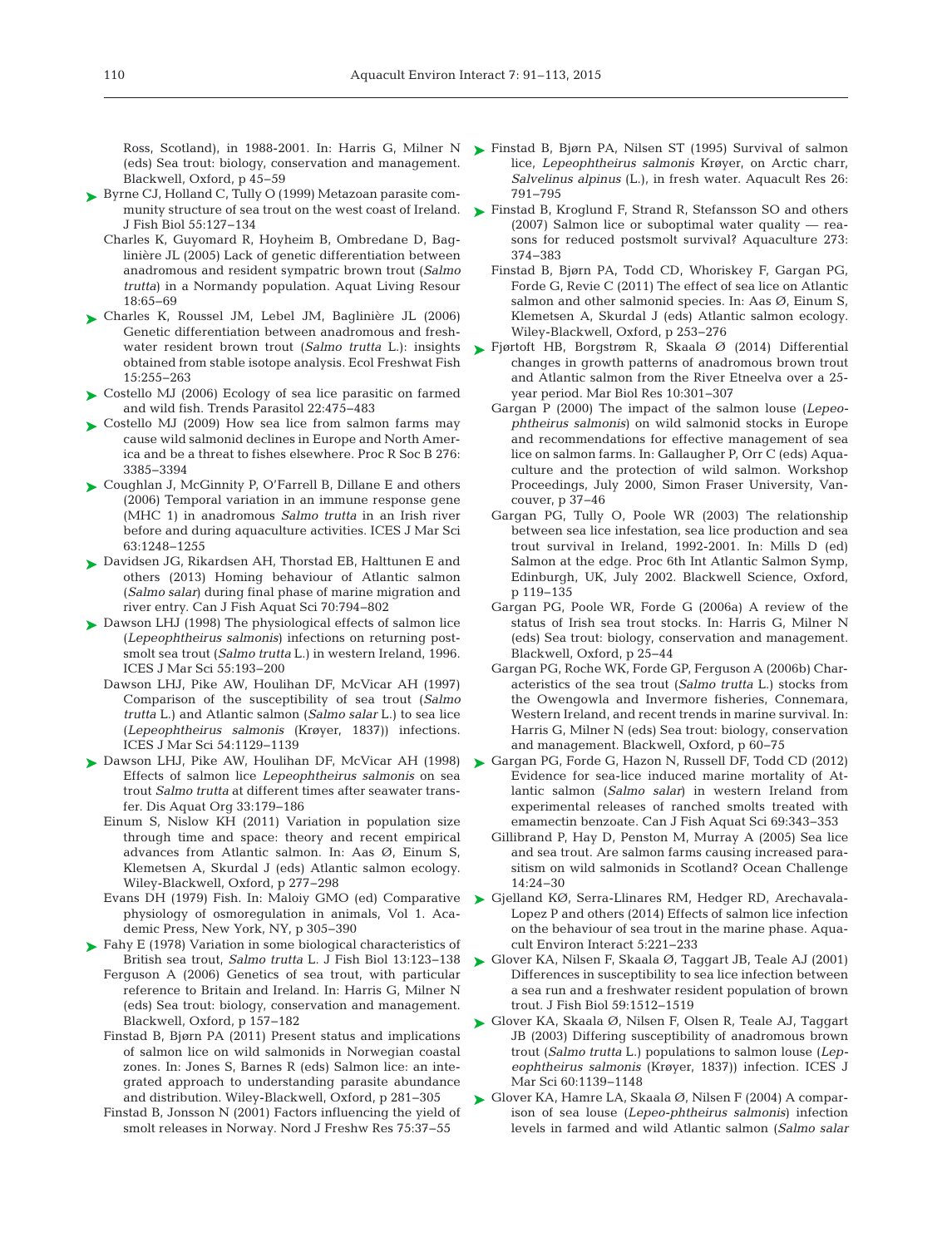L.) stocks. Aquaculture 232:41-52

- ► [Hamre LA, Eichner C, Caipang CMA, Dalvin ST and others](http://www.ncbi.nlm.nih.gov/entrez/query.fcgi?cmd=Retrieve&db=PubMed&list_uids=12453237&dopt=Abstract) ► Jonsson B, Jonsson N (1993) Partial migration: niche shift (2013) The salmon louse *Lepeophtheirus salmonis* (Cope poda:Caligidae) life cycle has only two chalimus stages. PLoS ONE 8:e73539
	- Hatton-Ellis M, Hay DW, Walker AF, Northcott SJ (2006) Sea lice *Lepeophtheirus salmonis* infestations of postsmolt sea trout in Loch Shieldaig, Wester Ross, 1999- 2003. In: Harris G, Milner N (eds) Sea trout: biology, conservation and management. Blackwell, Oxford, p 372−376
- ► [Heuch PA \(1995\) Experimental evidence for aggregation of](http://dx.doi.org/10.1017/S002531540003825X) salmon louse copepodids (*Lepeophtheirus salmonis*) in step salinity gradients. J Mar Biol Assoc UK 75:927-939
- ► [Heuch PA, Mo TA \(2001\) A model of salmon louse produc](http://dx.doi.org/10.3354/dao045145)tion in Norway: effects of increasing salmon production and public management measures. Dis Aquat Org 45: 145−152
- [Heuch PA, Knutsen JA, Knutsen H, Schram T \(2002\) Salinity](http://dx.doi.org/10.1017/S0025315402006306) ➤ and temperature effects on sea lice over-wintering on sea trout (*Salmo trutta*) in coastal areas of the Skagerrak. J Mar Biol Assoc UK 82: 887−892
- ► [Heuch PA, Bjørn PA, Finstad B, Holst JC, Asplin L, Nilsen F](http://dx.doi.org/10.1016/j.aquaculture.2004.12.027) (2005) A review of the Norwegian 'National Action Plan Against Salmon Lice on Salmonids': the effect on wild salmonids. Aquaculture 246:79-92
- [Hindar K, Jonsson B, Ryman N, Ståhl G \(1991\) Genetic rela-](http://dx.doi.org/10.1111/j.1439-0426.2006.00713.x)➤ tionships among landlocked, resident, and anadromous brown trout *Salmo trutta* L. Heredity 66:83-91
- ▶ Jackson D, Cotter D, O Maoilédigh N, O'Donohoe P and others (2011a) An evaluation of the impact of early infestation with the salmon louse *Lepeophtheirus salmonis* on the subsequent survival of outwardly migrating Atlantic salmon, *Salmo salar* L., smolts. Aquaculture 320: 159−163
- ▶ Jackson D, Cotter D, O Maoilédigh N, O'Donohoe P and others (2011b) Impact of early infestation with the salmon louse *Lepeophtheirus salmonis* on the subsequent survival of outwardly migrating Atlantic salmon smolts from a number of rivers on Ireland's south and west coasts. Aquaculture 319:37-40
- ► [Jackson D, Cotter D, Newell J, McEvoy S and others \(2013\)](http://dx.doi.org/10.1111/jfd.12054) Impact of *Lepeophtheirus salmonis* infestations on migrating Atlantic salmon, *Salmo salar* L., smolts at eight locations in Ireland with an analysis of lice-induced marine mortality. J Fish Dis 36:273-281
- ▶ [Jackson D, Cotter D, Newell J, O'Donohoe P and others](http://dx.doi.org/10.1111/jfd.12239) (2014) Response to M Krkošek, C W Revie, B Finstad and C D Todd's comment on Jackson et al. 'Impact of *Lepeophtheirus salmonis* infestations on migrating Atlantic salmon, *Salmo salar* L., smolts at eight locations in Ireland with an analysis of lice-induced marine mortality'. J Fish Dis 37: 419−421
- [Jansen PA, Kristoffersen AB, Viljugrein H, Jimenez D,](http://dx.doi.org/10.1098/rspb.2012.0084) ➤ constraint to salmonid farming. Proc R Soc B 279: 2330−2338
	- Järvi T, Holmgren K, Rubin JF, Petersson E, Lundberg S, Glimsäter C (1996) Newly emerged *Salmo trutta* fry that migrate to the sea—an alternative choice of feeding habitat? Nord J Freshw Res 72:52–62
- [Johnson SC, Albright LJ \(1991a\) Development, growth, and](http://dx.doi.org/10.1017/S0025315400051687) ➤ survival of *Lepeophtheirus salmonis* (Copepoda: Caligidae) under laboratory conditions. J Mar Biol Assoc UK 71: 425−436
- ► [Johnson SC, Albright LJ \(1991b\) The developmental stages](http://dx.doi.org/10.1139/z91-138) of *Lepeophtheirus salmonis* (Krøyer, 1837) (Copepoda:

Caligidae). Can J Zool 69:929-950

- versus sexual-maturation in fishes. Rev Fish Biol Fish 3: 348−365
- Jonsson B, Jonsson N (2006) Life history of the anadromous trout *Salmo trutta*. In: Harris G, Milner N (eds) Sea trout: biology, conservation and management. Blackwell, Oxford, p 196−223
- [Jonsson B, Jonsson N \(2009\) Migratory timing, marine](http://dx.doi.org/10.1111/j.1095-8649.2008.02152.x) ➤ survival and growth of anadromous trout *Salmo trutta* in the River Imsa, Norway. J Fish Biol 74: 621−638
	- Jonsson B, Jonsson N (2011) Ecology of Atlantic salmon and brown trout: Habitat as a template for life histories. Springer, New York, NY
- [Klemetsen A, Amundsen PA, Dempson JB, Jonsson B, Jons-](http://dx.doi.org/10.1111/jfd.12157)➤ son N, O'Connell MF, Mortensen E (2003) Atlantic salmon *Salmo salar* L., brown trout *Salmo trutta* L. and Arctic charr *Salvelinus alpinus* (L.): a review of aspects of their life histories. Ecol Freshw Fish 12: 1−59
	- Krkošek M, Revie C, Gargan P, Skilbrei OT, Finstad B, Todd CD (2013) Impact of parasites on salmon recruitment in the northeast Atlantic Ocean. Proc R Soc B 280:20122359
	- Krkošek M, Revie CW, Finstad B, Todd CD (2014) Comment on Jackson et al. 'Impact of *Lepeophtheirus salmonis* infestations on migrating Atlantic salmon, *Salmo salar* L., smolts at eight locations in Ireland with an analysis of lice-induced marine mortality'. J Fish Dis 37: 415−417
- [Limburg KE, Landergren P, Westin L, Elfman M, Kristians-](http://dx.doi.org/10.1111/j.1095-8649.2001.tb02372.x)➤ son P (2001) Flexible modes of anadromy in Baltic sea trout: making the most of marginal spawning streams. J Fish Biol 59: 682−695
- [MacKenzie K, Longshaw M, Begg GS, McVicar AH \(1998\)](http://dx.doi.org/10.1006/jmsc.1997.0362) ➤ Sea lice (Copepoda:Caligidae) on wild sea trout (*Salmo trutta* L.) in Scotland. ICES J Mar Sci 55: 151−162
	- Marshall S (2003) The incidence of sea lice infestations on wild sea trout compared to farmed salmon. Bull Eur Ass Fish Pathol 23: 72−79
	- Marshall WS, Grosell M (2006) Ion transport, osmoregulation, and acid-base balance. In:Ewans DE, Claiborne JB (eds) The physiology of fishes. CRC Press, Boca Raton, FL, p 177−230
- ► [McKibben MA, Hay DW \(2004\) Distributions of planktonic](http://dx.doi.org/10.1111/j.1365-2109.2004.01096.x) sea lice larvae *Lepeophtheirus salmonis* in the inter-tidal zone in Loch Torridon, Western Scotland in relation to salmon farm production cycles. Aquacult Res 35: 742−750
- ▶ [McLean PH, Smith GW, Wilson MJ \(1990\) Residence time](http://dx.doi.org/10.1111/j.1095-8649.1990.tb05861.x) of sea louse, *Lepeophtheirus salmonis* K., on Atlantic salmon, *Salmo salar* L., after immersion in fresh water. J Fish Biol 37: 311−314
- [McVicar AH, Sharp LA, Walker AF, Pike AW \(1993\) Dis-](http://dx.doi.org/10.1016/0165-7836(93)90017-2)➤ eases of wild sea trout in Scotland in relation to fish population decline. Fish Res 17: 175−185
- Aldrin M, Stien A (2012) Sea lice as a density-dependent Niddlemas SJ, Raffell JA, Hay DW, Hatton-Ellis M, Armstrong JD (2010) Temporal and spatial patterns of sea lice levels on sea trout in western Scotland in relation to fish farm production cycles. Biol Lett 6:548-551
	- ▶ [Middlemas SJ, Fryer RJ, Tulett D, Armstrong JD \(2013\)](http://dx.doi.org/10.1111/fme.12010) Relationship between sea lice levels on sea trout and fish farm activity in western Scotland. Fish Manag Ecol 20: 68−74
	- ▶ [Milner NJ, Elliott JM, Armstrong JD, Gardiner R, Welton JS,](http://dx.doi.org/10.1016/S0165-7836(02)00157-1) Ladle M (2003) The natural control of salmon and trout populations in streams. Fish Res 62: 111−125
	- [Mo TA, Heuch PA \(1998\) Occurrence of](http://dx.doi.org/10.1006/jmsc.1997.0359) *Lepeophtheirus* ➤ *salmonis* (Copepoda:Caligidae) on sea trout (*Salmo*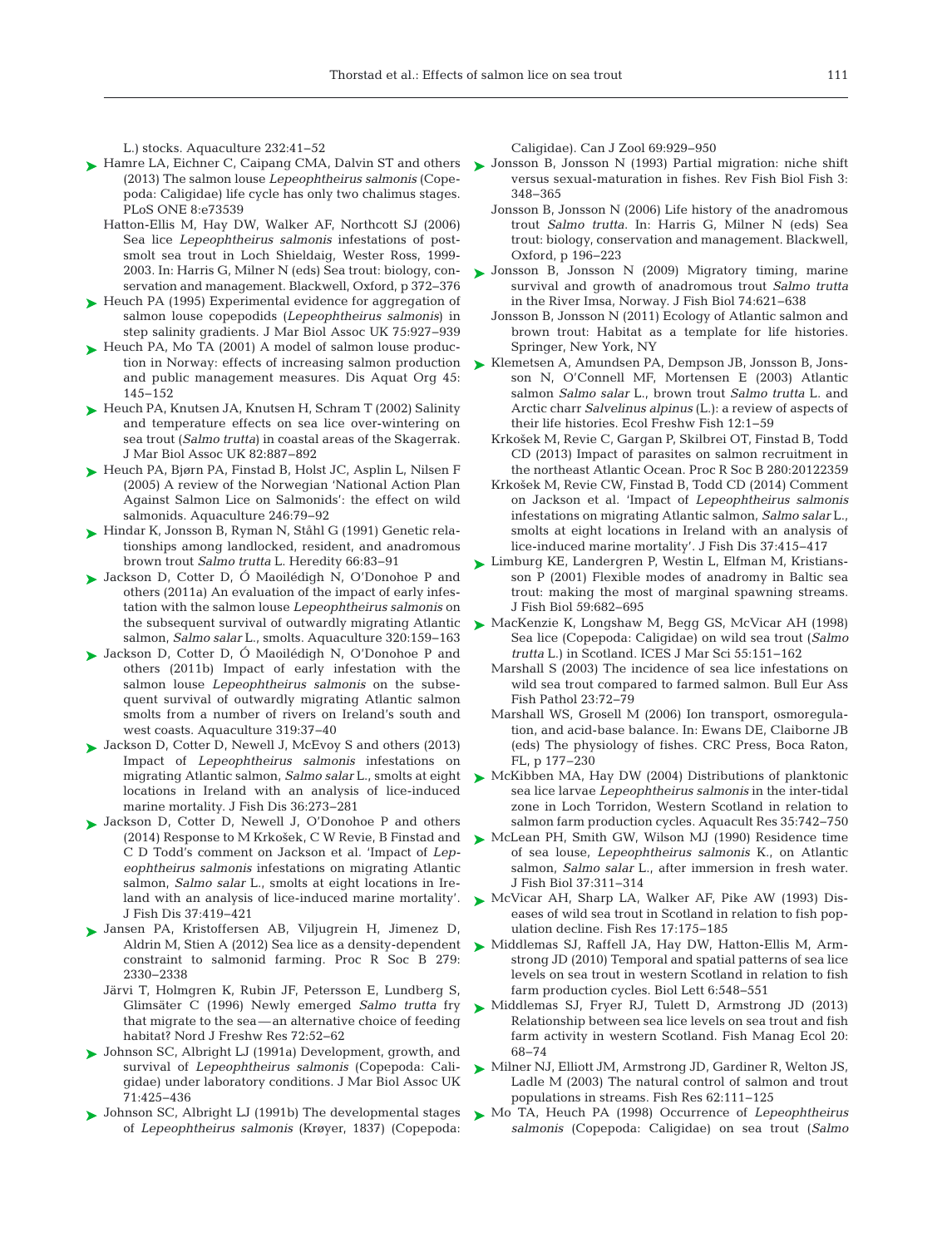*trutta*) in the inner Oslo Fjord, south-eastern Norway. ICES J Mar Sci 55: 176−180

- ► [Murray AG \(2002\) Using observed load distributions with a](http://dx.doi.org/10.1002/ps.470) simple model to analyse the epidemiology of sea lice (*Lepeophtheirus salmonis*) on sea trout (*Salmo trutta*). Pest Manag Sci 58:585-594
	- Northcott SJ, Walker AF (1996) Farming salmon, saving sea trout: a cool look at a hot issue. In: Black KD (ed) Aquaculture and sea lochs. Proc Scottish Ass Mar Sci and Challenger Soc Mar Sci, Oban, June 1996, Scottish Association for Marine Science, Oban, p 72−81
	- O'Farrell MM, Whelan KF, Whelan BJ (1989) A preliminary appraisal of the fecundity of migratory trout (*Salmo trutta*) in the Erriff catchment, Western Ireland. Pol Arch Hydrobiol 36: 273−281
- ▶ [Penston MJ, Davies IM \(2009\) An assessment of salmon](http://dx.doi.org/10.1111/j.1365-2761.2008.00986.x) farms and wild salmonids as sources of *Lepeophtheirus salmonis* (Krøyer) copepodids in the water column in Loch Torridon, Scotland. J Fish Dis 32:75-88
- [Penston MJ, Millar CP, Davies IM \(2008a\) Reduced](http://dx.doi.org/10.3354/dao01946) *Lepeo -* ➤ *phtheirus salmonis* larval abundance in a sea loch on the west coast of Scotland between 2002 and 2006. Dis Aquat Org 81:109-117
- ▶ [Penston MJ, Millar CP, Zuur A, Davies IM \(2008b\) Spatial](http://dx.doi.org/10.1111/j.1365-2761.2008.00915.x) and temporal distribution of *Lepeophtheirus salmonis* (Krøyer) larvae in a sea loch containing Atlantic salmon, *Salmo salar* L., farms on the north-west coast of Scotland. J Fish Dis 31: 361−371
	- Pert CC, Raffell J, Urquhart K, Weir SJ, Kantola KMH, Bricknell IR (2009) The pathogen burden of early returning sea trout (*Salmo trutta* L.) infected with *Lepeoph-*Scotland. Bull Eur Ass Fish Pathol 29:210-216
	- Pickering AD (1981) Stress and fish. Academic Press, London
- $\blacktriangleright$  Pike AW, Wadsworth SL (1999) Sealice on salmonids: their biology and control. Adv Parasitol 44:233-337
- ▶ [Poole WR, Whelan KF, Dillane MG, Cooke DJ, Matthews M](http://dx.doi.org/10.1111/j.1365-2400.1996.tb00131.x) (1996) The performance of sea trout, *Salmo trutta* L., stocks from the Burrishoole system western Ireland, 1970-1994. Fish Manag Ecol 3:73-92
- ▶ [Poole WR, Nolan D, Tully O \(2000\) Modelling the effects of](http://dx.doi.org/10.1046/j.1365-2109.2000.00516.x) capture and sea lice [*Lepeophtheirus salmonis* (Krøyer)] infestation on the cortisol stress response in trout. Aquacult Res 31: 835−841
	- Poole WR, Dillane M, DeEyto E, Rogan G, McGinnity P, Whelan K (2006) Characteristics of the Burrishoole sea trout population:Census, marine survival, enhancement and stock-recruitment relationship, 1971-2003. In: Harris G, Milner N (eds) Sea trout: biology, conservation and management. Blackwell, Oxford, p 107−114
- ▶ [Revie CW, Gettingby G, Treasurer JW, Rae GH, Clark N](http://dx.doi.org/10.1002/ps.476) (2002) Temporal, environmental and management factors influencing the epidemiological patterns of sea lice (*Lepeophtheirus salmonis*) infestations on farmed Atlantic salmon *(Salmo trutta*) in Scotland. Pest Manag Sci 58: 576−584
- [Rikardsen AH \(2004\) Seasonal occurrence of sea lice](http://dx.doi.org/10.1111/j.0022-1112.2004.00478.x) *Lepeo -* ➤ *phtheirus salmonis* on sea trout in two north Norwegian fjords. J Fish Biol 65: 711−722
- ► [Schram TA, Knutsen JA, Heuch PA, Mo TA \(1998\) Seasonal](http://dx.doi.org/10.1006/jmsc.1997.0357) occurrence of *Lepeophtheirus salmonis* and *Caligus elon gatus* (Copepoda:Caligidae) on sea trout (*Salmo trutta*), off southern Norway. ICES J Mar Sci 55: 163−175
- [Serra-Llinares RM, Bjørn PA, Finstad B, Nilsen R, Harbitz A,](http://dx.doi.org/10.3354/aei00090) ➤

Berg M, Asplin L (2014) Salmon lice infection on wild salmonids in marine protected areas: an evaluation of the Norwegian 'National Salmon Fjords'. Aquacult Environ Interact 5: 1−16

- Sharp L, Pike AW, McVicar AH (1994) Parameters of infection and morphometric analysis of sea lice from sea trout (*Salmo trutta*, L.) in Scottish waters. In: Pike AW, Lewis JW (eds) Parasitic diseases of fish. Samara, Treasaith, p 151−170
- [Sivertsgård R, Thorstad EB, Økland F, Finstad B and others](http://dx.doi.org/10.1007/s10750-006-0545-x) ➤ (2007) Effects of salmon lice infection and salmon lice protection on fjord migrating Atlantic salmon and brown trout post-smolts. Hydrobiologia 582:35-42
- ► Skaala Ø, Kålås S, Borgstrøm R (2014a) Evidence of salmon lice-induced mortality of anadromous brown trout (*Salmo trutta*) in the Hardangerfjord, Norway. Mar Biol Res 10: 279−288
- [Skaala Ø, Johnsen GH, Lo H, Borgstrøm R and others](http://dx.doi.org/10.1080/17451000.2013.810758) ➤ (2014b) A conservation plan for Atlantic salmon (*Salmo salar*) and anadromous brown trout (*Salmo trutta*) in a region with intensive industrial use of aquatic habitats, the Hardangerfjord, western Norway. Mar Biol Res 10: 308−322
- ► [Skern-Mauritzen R, Torrissen O, Glover KA \(2014\) Pacific](http://dx.doi.org/10.1186/1471-2156-15-32) and Atlantic *Lepeophtheirus salmonis* (Krøyer, 1838) are allopatric subspecies: *Lepeophtheirus salmonis salmonis* and *L. salmonis oncorhynchi* subspecies novo. BMC Genet 15:32
- ► [Skilbrei OT, Wennevik V \(2006\) Survival and growth of sea](http://dx.doi.org/10.1016/j.icesjms.2006.04.012)ranched Atlantic salmon treated against sea lice prior to release. ICES J Mar Sci 63: 1317−1325
- *theirus salmonis* (Krøyer, 1837), in the River Shieldaig, [Skilbrei OT, Finstad B, Urdal K, Bakke G, Kroglund F,](http://dx.doi.org/10.1111/jfd.12052) ➤ Strand R (2013) Impact of early salmon louse, *Lepeophtheirus salmonis*, infestation and differences in survival and marine growth of sea-ranched Atlantic salmon, *Salmo salar* L., smolts 1997-2009. J Fish Dis 36: 249−260
	- Solomon DJ (2006) Migration as a life-history strategy for the sea trout. In: Harris G, Milner N (eds) Sea trout: biology, conservation and management. Blackwell, Oxford, p 224−233
	- ► [Stien A, Bjørn PA, Heuch PA, Elston DA \(2005\) Population](http://dx.doi.org/10.3354/meps290263) dynamics of salmon lice *Lepeophtheirus salmonis* on Atlantic salmon and sea trout. Mar Ecol Prog Ser 290: 263−275
	- ► [Taranger GL, Karlsen Ø, Bannister RJ, Glover KA and others](http://dx.doi.org/10.1093/icesjms/fsu132) (2015) Risk assessment of the environmental impact of Norwegian Atlantic salmon farming. ICES J Mar Sci 72: 997−1021
		- Thorstad EB, Whoriskey FG, Rikardsen AH, Aarestrup K  $(2011)$  Aquatic nomads: the life and migrations of the Atlantic salmon. In: Aas Ø, Einum S, Klemetsen A, Skurdal J (eds) Atlantic salmon ecology. Wiley-Blackwell, Oxford, p 1−32
	- ▶ [Thorstad EB, Whoriskey F, Uglem I, Moore A, Rikardsen](http://dx.doi.org/10.1111/j.1095-8649.2012.03370.x) AH, Finstad B (2012) A critical life stage of the Atlantic salmon *Salmo salar*: behaviour and survival during the smolt and initial post-smolt migration. J Fish Biol 81: 500−542
	- ▶ [Thorstad EB, Uglem I, Finstad B, Kroglund F and others](http://dx.doi.org/10.1016/j.ecss.2013.03.021) (2013) Reduced marine survival of hatchery Atlantic salmon post-smolts exposed to aluminium and moderate acidification in freshwater. Estuar Coast Shelf Sci 124: 34−43
		- Tingley GA, Ives MJ, Russell IC (1997) The occurrence of lice on sea trout (*Salmo trutta* L.) captured in the sea off